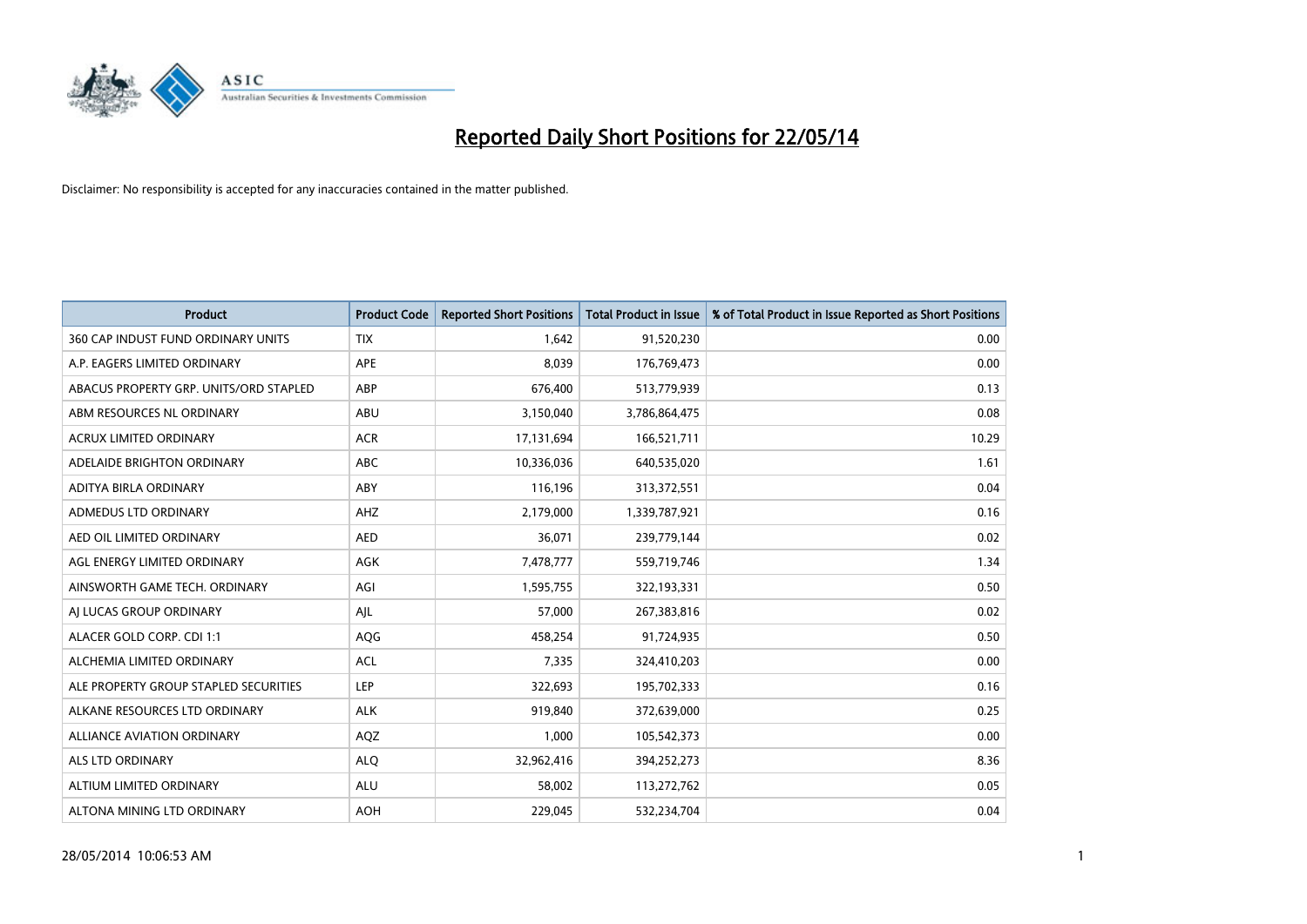

| <b>Product</b>                          | <b>Product Code</b> | <b>Reported Short Positions</b> | <b>Total Product in Issue</b> | % of Total Product in Issue Reported as Short Positions |
|-----------------------------------------|---------------------|---------------------------------|-------------------------------|---------------------------------------------------------|
| ALUMINA LIMITED ORDINARY                | <b>AWC</b>          | 78,389,782                      | 2,806,225,615                 | 2.79                                                    |
| AMALGAMATED HOLDINGS ORDINARY           | AHD                 | 11,723                          | 157,859,301                   | 0.01                                                    |
| AMCOM TELECOMM. ORDINARY                | <b>AMM</b>          | 1,207,266                       | 245,322,894                   | 0.49                                                    |
| AMCOR LIMITED ORDINARY                  | AMC                 | 3,828,247                       | 1,206,684,923                 | 0.32                                                    |
| AMP CAPITAL CHINA ORDINARY UNITS        | AGF                 | 2,413,808                       | 374,593,484                   | 0.64                                                    |
| AMP LIMITED ORDINARY                    | AMP                 | 37,455,024                      | 2,957,737,964                 | 1.27                                                    |
| ANSELL LIMITED ORDINARY                 | <b>ANN</b>          | 4,918,717                       | 152,937,881                   | 3.22                                                    |
| ANTARES ENERGY LTD ORDINARY             | AZZ                 | 768,777                         | 255,000,000                   | 0.30                                                    |
| ANZ BANKING GRP LTD ORDINARY            | ANZ                 | 11,536,469                      | 2,744,118,670                 | 0.42                                                    |
| APA GROUP STAPLED SECURITIES            | <b>APA</b>          | 22,858,300                      | 835,750,807                   | 2.74                                                    |
| APN NEWS & MEDIA ORDINARY               | <b>APN</b>          | 3,787,427                       | 1,029,041,356                 | 0.37                                                    |
| AQUARIUS PLATINUM. ORDINARY             | <b>AOP</b>          | 7,810,687                       | 1,464,310,359                 | 0.53                                                    |
| AQUILA RESOURCES ORDINARY               | <b>AQA</b>          | 4,864,883                       | 411,804,442                   | 1.18                                                    |
| ARAFURA RESOURCE LTD ORDINARY           | <b>ARU</b>          | 2                               | 441,270,644                   | 0.00                                                    |
| ARB CORPORATION ORDINARY                | ARP                 | 1,783,872                       | 72,493,302                    | 2.46                                                    |
| ARDENT LEISURE GROUP STAPLED SECURITIES | AAD                 | 2,723,070                       | 405,055,708                   | 0.67                                                    |
| ARENA REIT. ORDINARY UNITS              | <b>ARF</b>          | 7,000                           | 211,495,653                   | 0.00                                                    |
| ARISTOCRAT LEISURE ORDINARY             | <b>ALL</b>          | 8,834,143                       | 551,418,047                   | 1.60                                                    |
| ARRIUM LTD ORDINARY                     | ARI                 | 21,147,517                      | 1,366,183,142                 | 1.55                                                    |
| ASCIANO LIMITED ORDINARY                | <b>AIO</b>          | 8,928,328                       | 975,385,664                   | 0.92                                                    |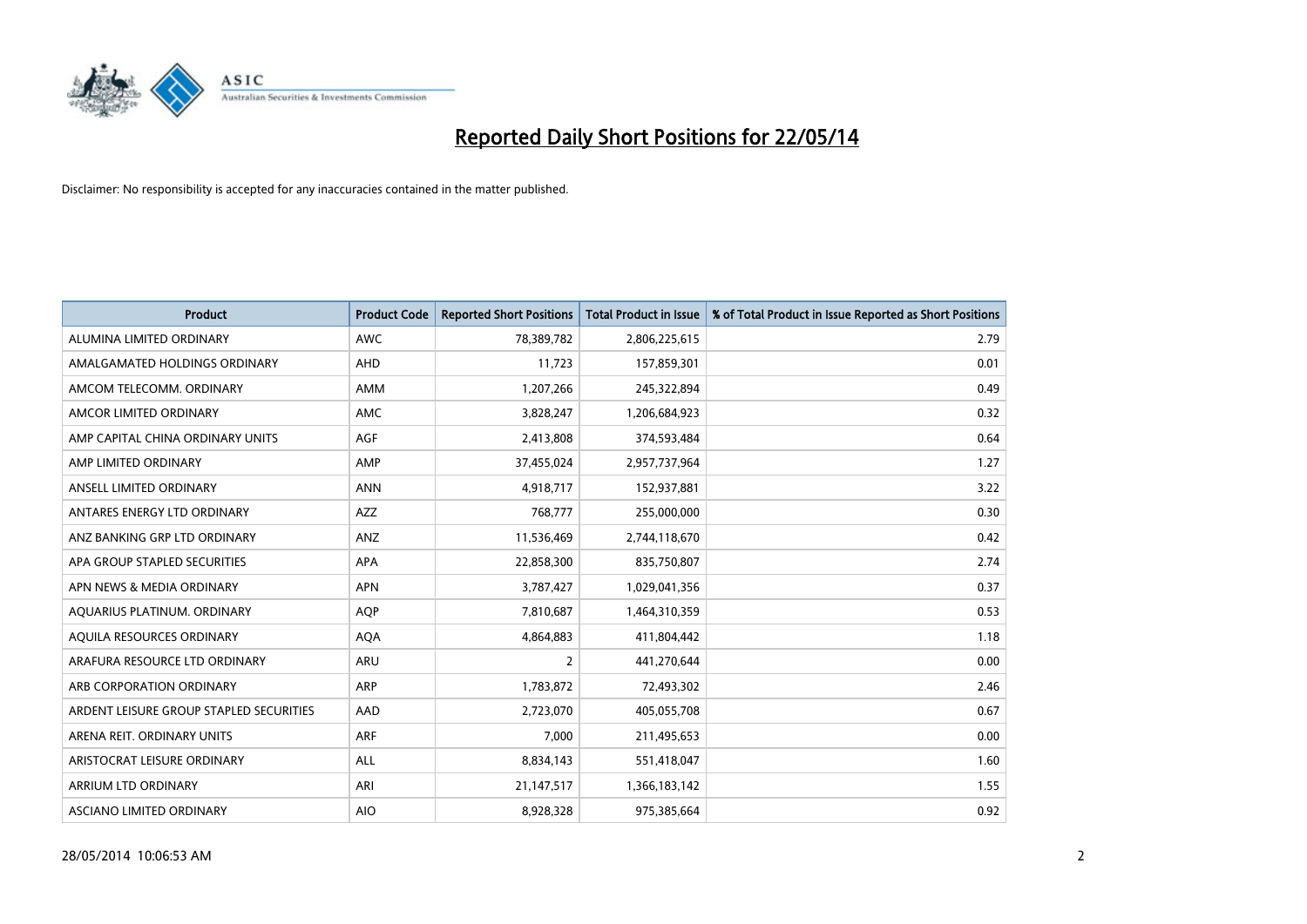

| <b>Product</b>                            | <b>Product Code</b> | <b>Reported Short Positions</b> | <b>Total Product in Issue</b> | % of Total Product in Issue Reported as Short Positions |
|-------------------------------------------|---------------------|---------------------------------|-------------------------------|---------------------------------------------------------|
| ASG GROUP LIMITED ORDINARY                | ASZ                 | 568,838                         | 206,720,839                   | 0.28                                                    |
| ASPEN GROUP ORD/UNITS STAPLED             | <b>APZ</b>          | 21,873                          | 119,948,774                   | 0.02                                                    |
| ASTRO JAP PROP GROUP STAPLED US PROHIBIT. | AJA                 | 41,519                          | 67,211,752                    | 0.06                                                    |
| ASX LIMITED ORDINARY                      | ASX                 | 5,499,888                       | 193,595,162                   | 2.84                                                    |
| ATLAS IRON LIMITED ORDINARY               | <b>AGO</b>          | 78,675,060                      | 915,496,158                   | 8.59                                                    |
| ATRUM COAL NL ORDINARY                    | ATU                 | 317,690                         | 76,305,842                    | 0.42                                                    |
| AUCKLAND INTERNATION ORDINARY             | AIA                 | 3,669                           | 1,190,484,097                 | 0.00                                                    |
| AURIZON HOLDINGS LTD ORDINARY             | AZJ                 | 34,132,043                      | 2,137,284,503                 | 1.60                                                    |
| <b>AURORA OIL &amp; GAS ORDINARY</b>      | <b>AUT</b>          | 1,363,295                       | 448,785,778                   | 0.30                                                    |
| AUSDRILL LIMITED ORDINARY                 | <b>ASL</b>          | 26,296,648                      | 312,277,224                   | 8.42                                                    |
| AUSENCO LIMITED ORDINARY                  | AAX                 | 4,387,532                       | 168,449,799                   | 2.60                                                    |
| <b>AUSTAL LIMITED ORDINARY</b>            | ASB                 | 255,687                         | 346,379,377                   | 0.07                                                    |
| <b>AUSTBROKERS HOLDINGS ORDINARY</b>      | <b>AUB</b>          | 14,693                          | 59,955,596                    | 0.02                                                    |
| AUSTIN ENGINEERING ORDINARY               | ANG                 | 1,072,999                       | 84,274,004                    | 1.27                                                    |
| AUSTRALAND PROPERTY STAPLED SECURITY      | <b>ALZ</b>          | 610,475                         | 578,984,528                   | 0.11                                                    |
| AUSTRALIAN AGRICULT, ORDINARY             | AAC                 | 2,925,993                       | 532,442,368                   | 0.55                                                    |
| <b>AUSTRALIAN EDUCATION UNITS</b>         | <b>AEU</b>          | 13                              | 205,069,661                   | 0.00                                                    |
| AUSTRALIAN INFR LTD ORDINARY              | <b>AIX</b>          | 14,364                          | 620,733,944                   | 0.00                                                    |
| AUSTRALIAN PHARM, ORDINARY                | API                 | 10,911,578                      | 488,115,883                   | 2.24                                                    |
| AUTOMOTIVE HOLDINGS ORDINARY              | <b>AHE</b>          | 205,502                         | 306,437,941                   | 0.07                                                    |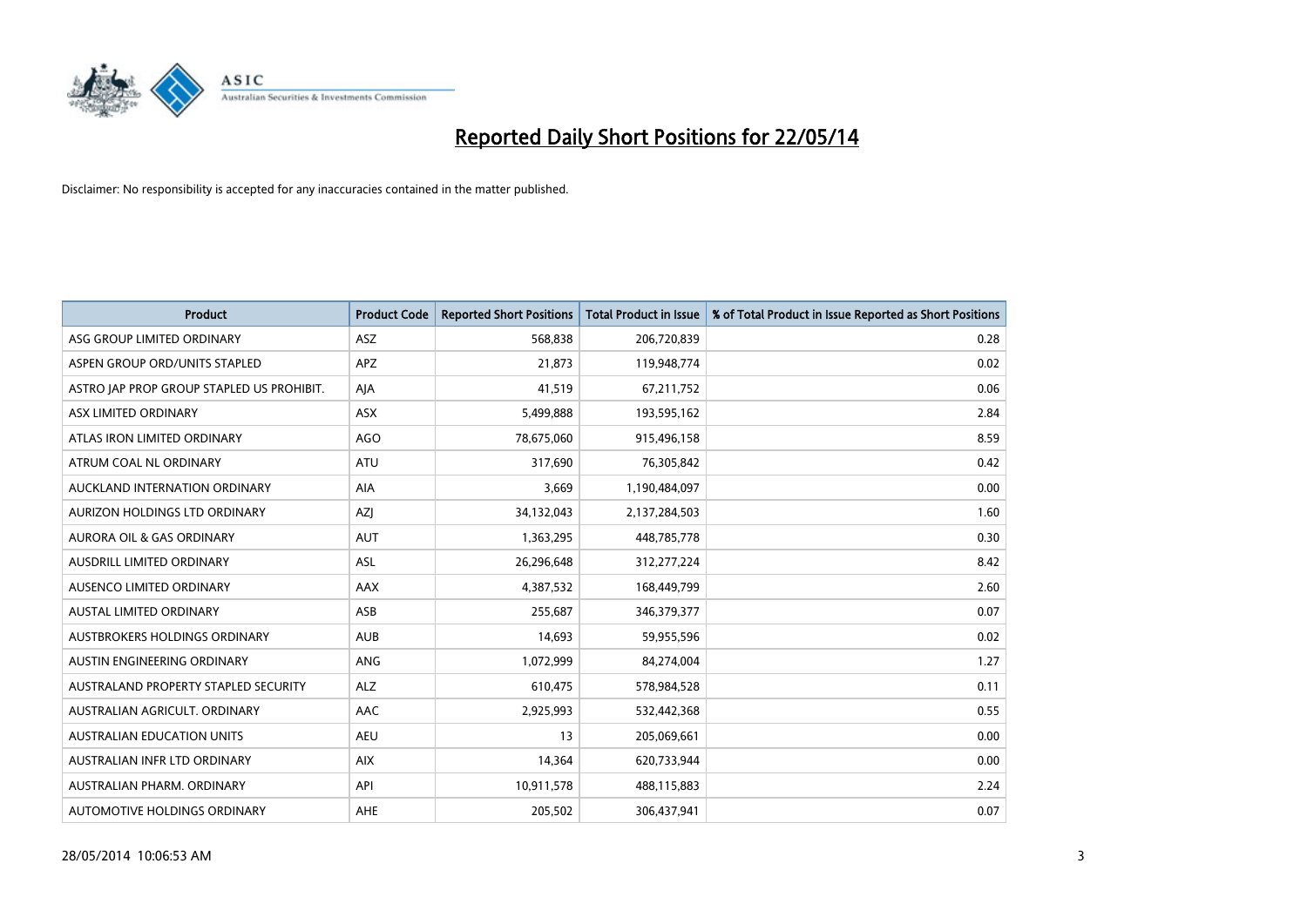

| <b>Product</b>                       | <b>Product Code</b> | <b>Reported Short Positions</b> | <b>Total Product in Issue</b> | % of Total Product in Issue Reported as Short Positions |
|--------------------------------------|---------------------|---------------------------------|-------------------------------|---------------------------------------------------------|
| AVEO GROUP STAPLED SECURITIES        | <b>AOG</b>          | 11,442,958                      | 500,111,460                   | 2.29                                                    |
| AWE LIMITED ORDINARY                 | AWE                 | 423,089                         | 522,696,385                   | 0.08                                                    |
| <b>AZONTO PET LTD ORDINARY</b>       | APY                 | $\mathbf{1}$                    | 1,158,625,100                 | 0.00                                                    |
| AZUMAH RESOURCES ORDINARY            | <b>AZM</b>          | $\mathbf{1}$                    | 356,189,096                   | 0.00                                                    |
| <b>BANDANNA ENERGY ORDINARY</b>      | <b>BND</b>          | 23,650,151                      | 528,481,199                   | 4.48                                                    |
| BANK OF QUEENSLAND. ORDINARY         | <b>BOO</b>          | 1,855,759                       | 339,560,605                   | 0.55                                                    |
| <b>BANNERMAN RESOURCES ORDINARY</b>  | <b>BMN</b>          | 300.047                         | 324,938,790                   | 0.09                                                    |
| <b>BASE RES LIMITED ORDINARY</b>     | <b>BSE</b>          | 5,539,047                       | 561,840,029                   | 0.99                                                    |
| BATHURST RES LTD. ORDINARY           | <b>BRL</b>          | 11,555,222                      | 944,931,961                   | 1.22                                                    |
| <b>BC IRON LIMITED ORDINARY</b>      | <b>BCI</b>          | 2,910,118                       | 124,028,630                   | 2.35                                                    |
| BEACH ENERGY LIMITED ORDINARY        | <b>BPT</b>          | 20,592,582                      | 1,291,666,518                 | 1.59                                                    |
| BEADELL RESOURCE LTD ORDINARY        | <b>BDR</b>          | 33,087,111                      | 790,777,280                   | 4.18                                                    |
| <b>BEGA CHEESE LTD ORDINARY</b>      | <b>BGA</b>          | 635,520                         | 152,245,802                   | 0.42                                                    |
| BENDIGO AND ADELAIDE ORDINARY        | <b>BEN</b>          | 11,664,950                      | 433,893,557                   | 2.69                                                    |
| BENITEC BIOPHARMA ORDINARY           | <b>BLT</b>          | 87,414                          | 114,898,793                   | 0.08                                                    |
| BENTHAM IMF LTD ORDINARY             | <b>IMF</b>          | 4,585,777                       | 165,370,269                   | 2.77                                                    |
| BERKELEY RESOURCES ORDINARY          | <b>BKY</b>          | 60,659                          | 180,361,323                   | 0.03                                                    |
| BETASHARES ASX RES ETF UNITS         | <b>ORE</b>          | 517,432                         | 3,022,150                     | 17.12                                                   |
| BHP BILLITON LIMITED ORDINARY        | <b>BHP</b>          | 10,564,079                      | 3,211,691,105                 | 0.33                                                    |
| <b>BIGAIR GROUP LIMITED ORDINARY</b> | <b>BGL</b>          | 41,410                          | 172,872,340                   | 0.02                                                    |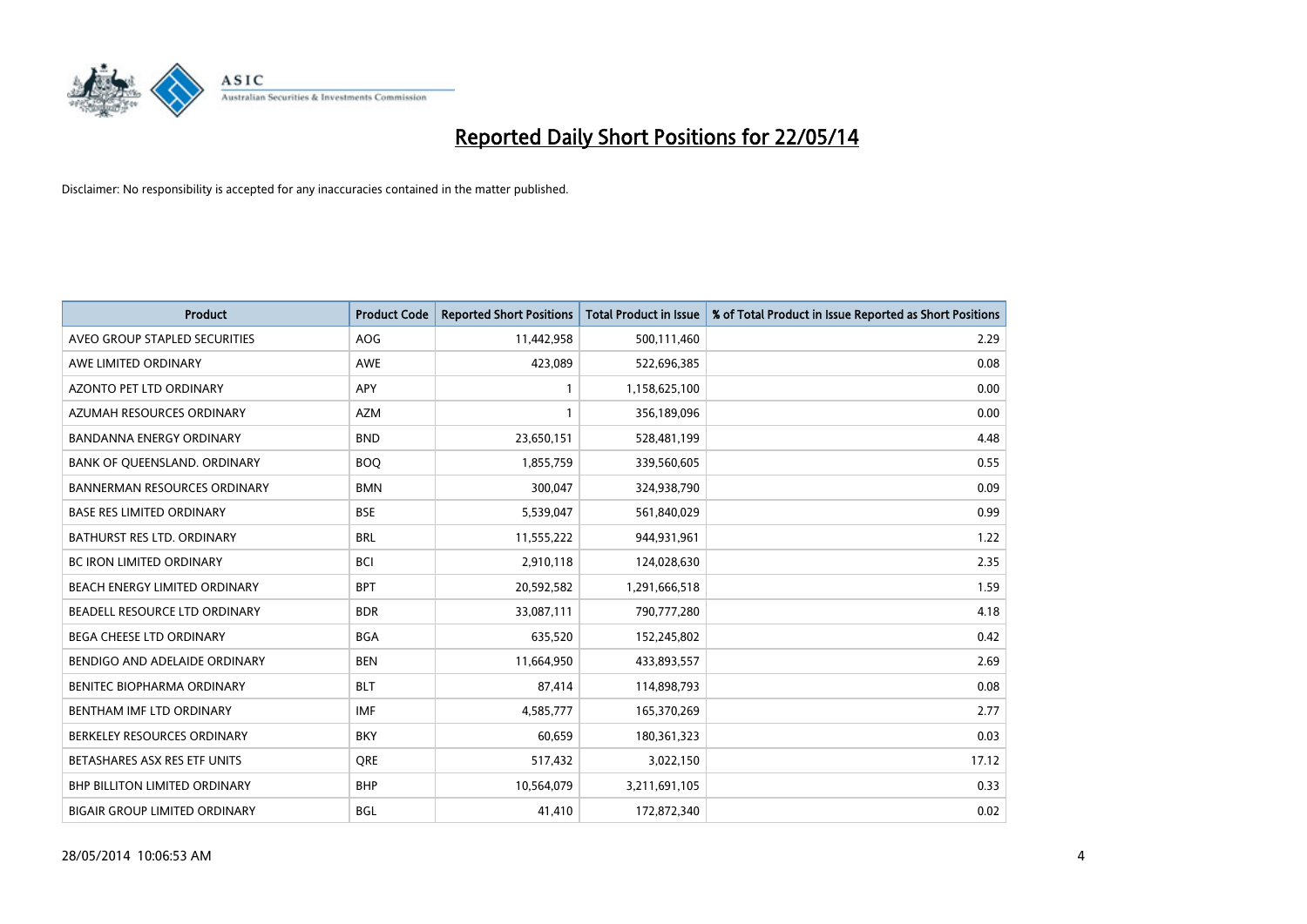

| <b>Product</b>                                | <b>Product Code</b> | <b>Reported Short Positions</b> | <b>Total Product in Issue</b> | % of Total Product in Issue Reported as Short Positions |
|-----------------------------------------------|---------------------|---------------------------------|-------------------------------|---------------------------------------------------------|
| <b>BILLABONG ORDINARY</b>                     | <b>BBG</b>          | 11,985,633                      | 990,370,034                   | 1.21                                                    |
| <b>BIONOMICS LIMITED ORDINARY</b>             | <b>BNO</b>          | 115,792                         | 417,331,567                   | 0.03                                                    |
| BIRIMIAN GOLD LTD ORDINARY                    | <b>BGS</b>          | 450,000                         | 864,981,654                   | 0.05                                                    |
| <b>BLACKMORES LIMITED ORDINARY</b>            | <b>BKL</b>          | 7,377                           | 17,113,392                    | 0.04                                                    |
| <b>BLACKTHORN RESOURCES ORD US PROHIBITED</b> | <b>BTR</b>          | 257,381                         | 164,285,950                   | 0.16                                                    |
| <b>BLUESCOPE STEEL LTD ORDINARY</b>           | <b>BSL</b>          | 4,724,967                       | 558,848,896                   | 0.85                                                    |
| <b>BOART LONGYEAR ORDINARY</b>                | <b>BLY</b>          | 44,449,216                      | 461,163,412                   | 9.64                                                    |
| BORAL LIMITED. ORDINARY                       | <b>BLD</b>          | 20,184,320                      | 782,736,249                   | 2.58                                                    |
| <b>BRADKEN LIMITED ORDINARY</b>               | <b>BKN</b>          | 13,722,380                      | 171,027,249                   | 8.02                                                    |
| <b>BRAMBLES LIMITED ORDINARY</b>              | <b>BXB</b>          | 2,309,876                       | 1,562,895,651                 | 0.15                                                    |
| BREVILLE GROUP LTD ORDINARY                   | <b>BRG</b>          | 2,096,276                       | 130,095,322                   | 1.61                                                    |
| <b>BRICKWORKS LIMITED ORDINARY</b>            | <b>BKW</b>          | 23,650                          | 148,038,996                   | 0.02                                                    |
| BROCKMAN MINING LTD ORDINARY                  | <b>BCK</b>          | 36                              | 8,381,982,131                 | 0.00                                                    |
| BT INVESTMENT MNGMNT ORDINARY                 | <b>BTT</b>          | 1,996                           | 282,727,073                   | 0.00                                                    |
| <b>BURU ENERGY ORDINARY</b>                   | <b>BRU</b>          | 15,111,078                      | 298,505,530                   | 5.06                                                    |
| <b>BWP TRUST ORDINARY UNITS</b>               | <b>BWP</b>          | 7,850,874                       | 634,395,195                   | 1.24                                                    |
| CABCHARGE AUSTRALIA ORDINARY                  | CAB                 | 9,354,143                       | 120,430,683                   | 7.77                                                    |
| CALIBRE GROUP LTD ORDINARY                    | <b>CGH</b>          | 2,293                           | 333,200,148                   | 0.00                                                    |
| CALTEX AUSTRALIA ORDINARY                     | <b>CTX</b>          | 1,201,170                       | 270,000,000                   | 0.44                                                    |
| CAPITOL HEALTH ORDINARY                       | CAJ                 | 301,443                         | 431,180,115                   | 0.07                                                    |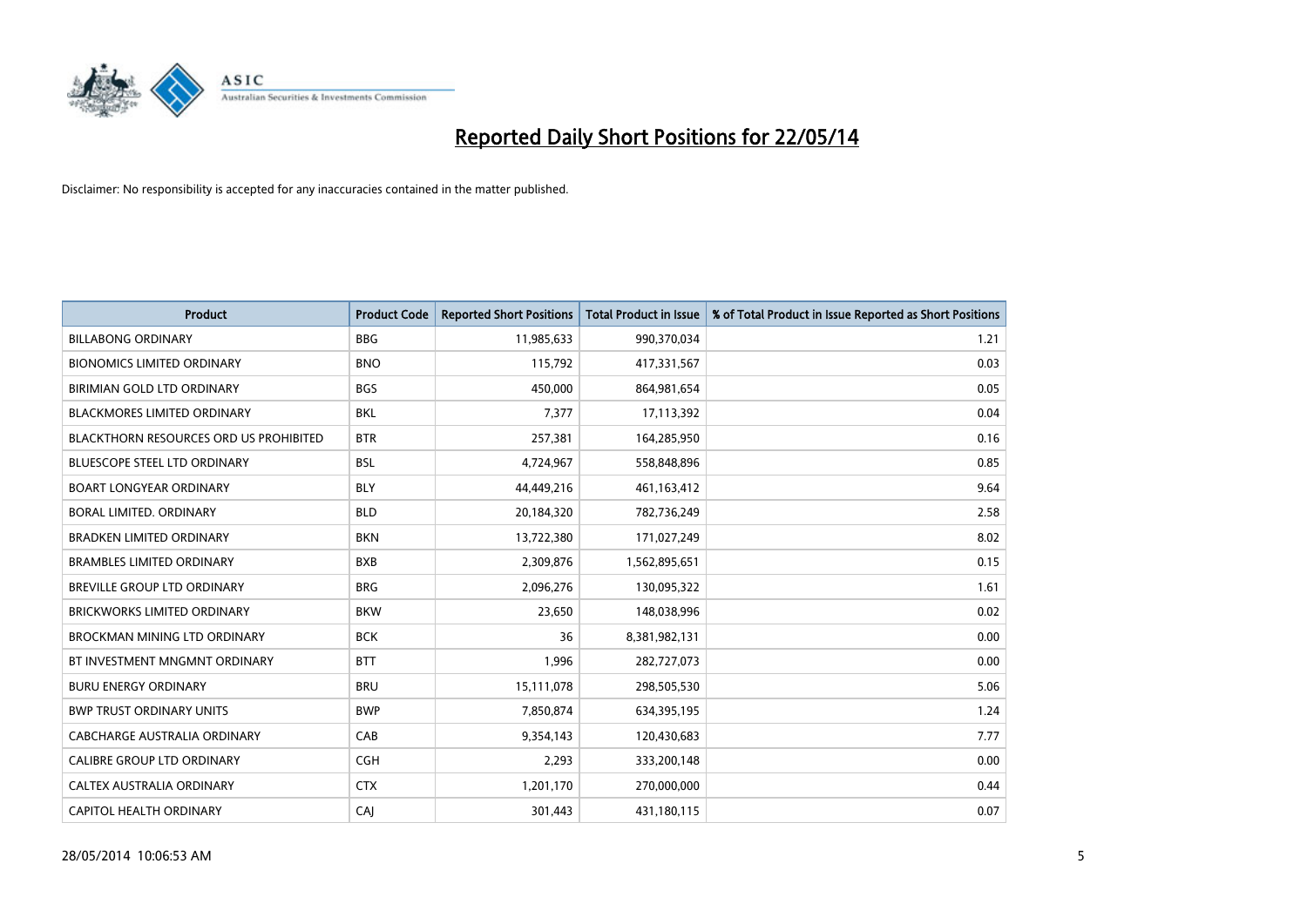

| <b>Product</b>                          | <b>Product Code</b> | <b>Reported Short Positions</b> | <b>Total Product in Issue</b> | % of Total Product in Issue Reported as Short Positions |
|-----------------------------------------|---------------------|---------------------------------|-------------------------------|---------------------------------------------------------|
| <b>CARDNO LIMITED ORDINARY</b>          | CDD                 | 7,075,618                       | 162,627,638                   | 4.35                                                    |
| <b>CARINDALE PROPERTY UNIT</b>          | <b>CDP</b>          | 1,966                           | 70,000,000                    | 0.00                                                    |
| CARNARVON PETROLEUM ORDINARY            | <b>CVN</b>          | 734                             | 986,565,952                   | 0.00                                                    |
| CARSALES.COM LTD ORDINARY               | <b>CRZ</b>          | 6,720,735                       | 237,818,965                   | 2.83                                                    |
| <b>CASH CONVERTERS ORDINARY</b>         | CCV                 | 11,283,981                      | 428,886,124                   | 2.63                                                    |
| <b>CASSINI RESOURCES ORDINARY</b>       | <b>CZI</b>          | 967,750                         | 57,487,501                    | 1.68                                                    |
| CEDAR WOODS PROP. ORDINARY              | <b>CWP</b>          | 38,930                          | 77,595,785                    | 0.05                                                    |
| CENTRAL PETROLEUM ORDINARY              | <b>CTP</b>          | 2,449,678                       | 348,718,957                   | 0.70                                                    |
| <b>CERAMIC FUEL CELLS ORDINARY</b>      | <b>CFU</b>          | 994,772                         | 2,456,930,574                 | 0.04                                                    |
| CFS RETAIL TRUST GRP STAPLED SECURITIES | <b>CFX</b>          | 70,072,490                      | 3,018,050,810                 | 2.32                                                    |
| CHALLENGER DIV.PRO. STAPLED UNITS       | <b>CDI</b>          | 12,628                          | 214,101,013                   | 0.01                                                    |
| <b>CHALLENGER LIMITED ORDINARY</b>      | <b>CGF</b>          | 992,291                         | 530,862,585                   | 0.19                                                    |
| CHANDLER MACLEOD LTD ORDINARY           | <b>CMG</b>          | $\mathbf{1}$                    | 547,985,086                   | 0.00                                                    |
| CHARTER HALL GROUP STAPLED US PROHIBIT. | <b>CHC</b>          | 645,546                         | 347,925,558                   | 0.19                                                    |
| <b>CHARTER HALL RETAIL UNITS</b>        | CQR                 | 11,991,445                      | 369,040,750                   | 3.25                                                    |
| <b>CHORUS LIMITED ORDINARY</b>          | <b>CNU</b>          | 63,106                          | 396,369,767                   | 0.02                                                    |
| CITIGOLD CORP LTD ORDINARY              | <b>CTO</b>          | 153,427                         | 1,495,764,906                 | 0.01                                                    |
| COAL OF AFRICA LTD ORDINARY             | <b>CZA</b>          | 426                             | 1,048,368,613                 | 0.00                                                    |
| <b>COALSPUR MINES LTD ORDINARY</b>      | <b>CPL</b>          | 5,144,408                       | 641,394,435                   | 0.80                                                    |
| <b>COBAR CONSOLIDATED ORDINARY</b>      | CCU                 | 100,000                         | 329,715,353                   | 0.03                                                    |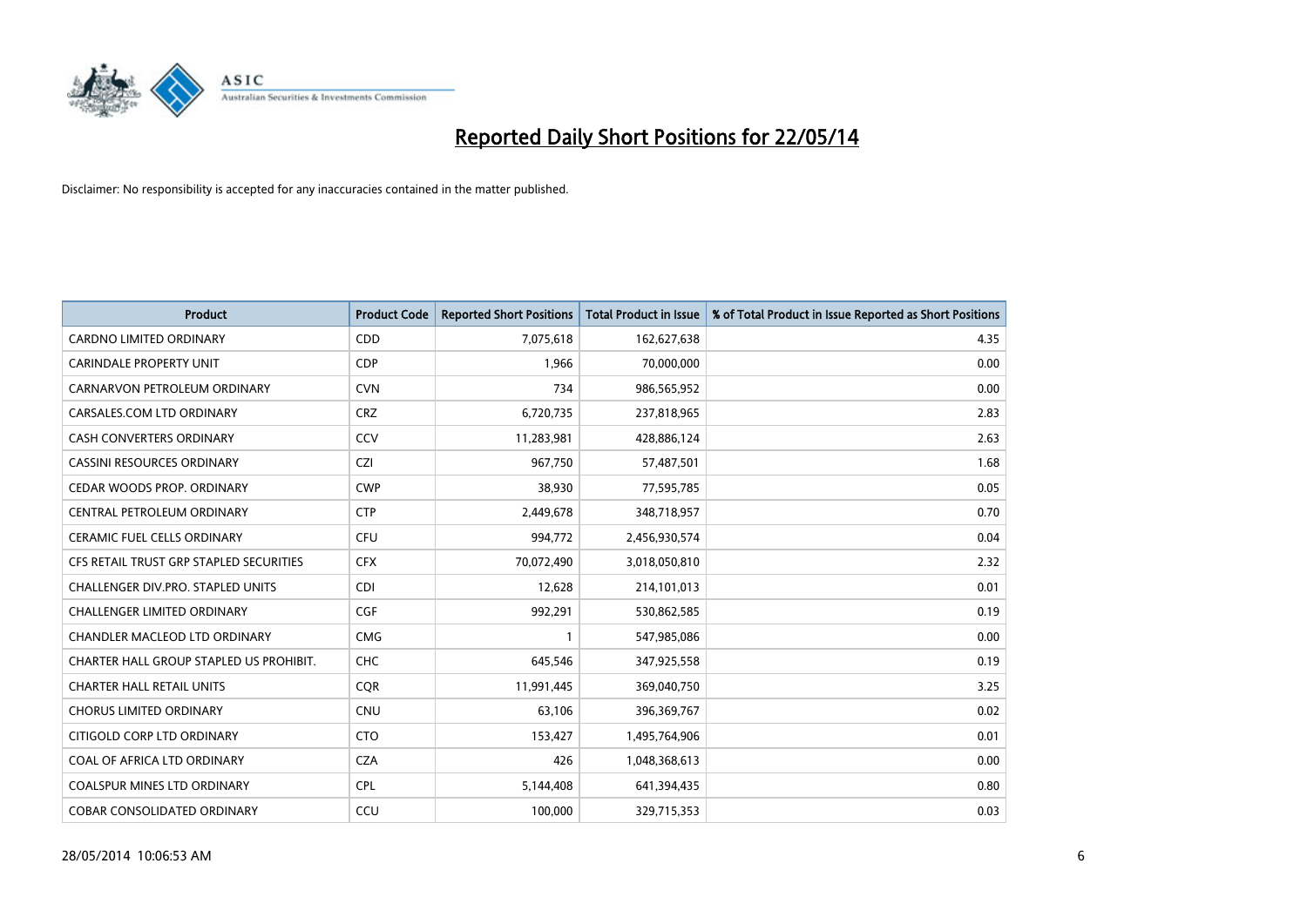

| <b>Product</b>                          | <b>Product Code</b> | <b>Reported Short Positions</b> | <b>Total Product in Issue</b> | % of Total Product in Issue Reported as Short Positions |
|-----------------------------------------|---------------------|---------------------------------|-------------------------------|---------------------------------------------------------|
| COCA-COLA AMATIL ORDINARY               | <b>CCL</b>          | 15,356,997                      | 763,590,249                   | 2.01                                                    |
| <b>COCHLEAR LIMITED ORDINARY</b>        | <b>COH</b>          | 9,554,952                       | 57,062,020                    | 16.74                                                   |
| <b>COCKATOO COAL ORDINARY</b>           | <b>COK</b>          | 167,987                         | 4,560,196,928                 | 0.00                                                    |
| <b>CODAN LIMITED ORDINARY</b>           | <b>CDA</b>          | 694,487                         | 176,969,924                   | 0.39                                                    |
| <b>COFFEY INTERNATIONAL ORDINARY</b>    | <b>COF</b>          | 7,994                           | 255,833,165                   | 0.00                                                    |
| <b>COKAL LTD ORDINARY</b>               | <b>CKA</b>          | 6,820                           | 471,103,926                   | 0.00                                                    |
| <b>COLLECTION HOUSE ORDINARY</b>        | <b>CLH</b>          | 2,189,000                       | 129,717,785                   | 1.69                                                    |
| <b>COLLINS FOODS LTD ORDINARY</b>       | <b>CKF</b>          | 18,880                          | 93,000,003                    | 0.02                                                    |
| COMMONWEALTH BANK, ORDINARY             | <b>CBA</b>          | 9,261,191                       | 1,621,319,194                 | 0.57                                                    |
| <b>COMPASS RESOURCES ORDINARY</b>       | <b>CMR</b>          | 7,472                           | 1,403,744,100                 | 0.00                                                    |
| COMPUTERSHARE LTD ORDINARY              | <b>CPU</b>          | 12,685,878                      | 556,203,079                   | 2.28                                                    |
| <b>CORP TRAVEL LIMITED ORDINARY</b>     | <b>CTD</b>          | 159,492                         | 89,890,762                    | 0.18                                                    |
| <b>COVER-MORE GRP LTD ORDINARY</b>      | <b>CVO</b>          | 417,022                         | 317,750,000                   | 0.13                                                    |
| <b>CREDIT CORP GROUP ORDINARY</b>       | <b>CCP</b>          | 297,899                         | 46,131,882                    | 0.65                                                    |
| <b>CROMWELL PROP STAPLED SECURITIES</b> | <b>CMW</b>          | 18,955,210                      | 1,727,280,850                 | 1.10                                                    |
| <b>CROWE HORWATH AUS ORDINARY</b>       | <b>CRH</b>          | 803,863                         | 273,005,429                   | 0.29                                                    |
| CROWN RESORTS LTD ORDINARY              | <b>CWN</b>          | 4,221,589                       | 728,394,185                   | 0.58                                                    |
| <b>CSG LIMITED ORDINARY</b>             | CSV                 | 200,906                         | 278,973,075                   | 0.07                                                    |
| <b>CSL LIMITED ORDINARY</b>             | <b>CSL</b>          | 885,536                         | 478,912,556                   | 0.18                                                    |
| <b>CSR LIMITED ORDINARY</b>             | <b>CSR</b>          | 14,688,134                      | 506,000,315                   | 2.90                                                    |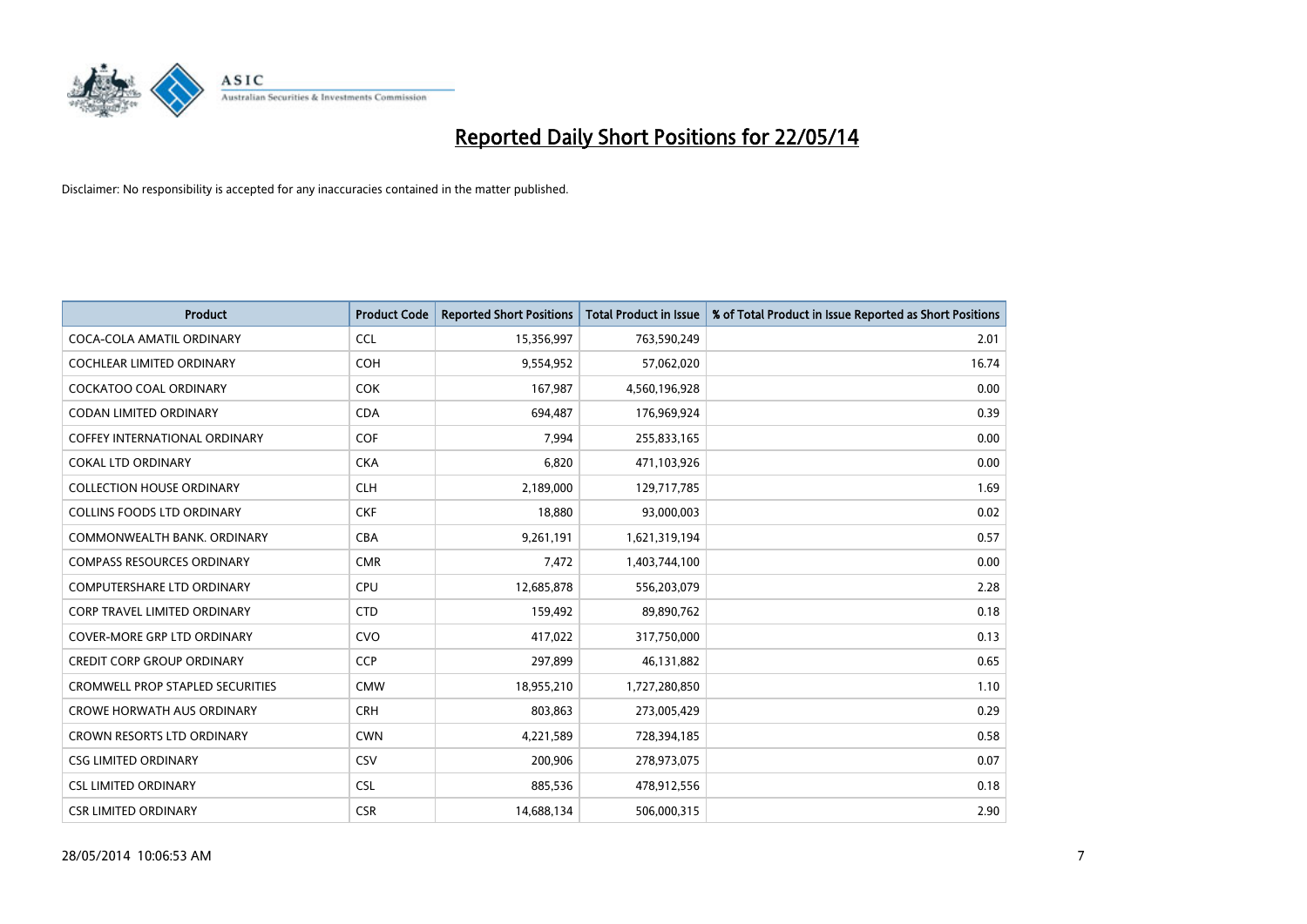

| <b>Product</b>                       | <b>Product Code</b> | <b>Reported Short Positions</b> | <b>Total Product in Issue</b> | % of Total Product in Issue Reported as Short Positions |
|--------------------------------------|---------------------|---------------------------------|-------------------------------|---------------------------------------------------------|
| <b>CUDECO LIMITED ORDINARY</b>       | CDU                 | 9,258,860                       | 234,583,408                   | 3.95                                                    |
| DART ENERGY LTD ORDINARY             | <b>DTE</b>          | 1,561,871                       | 1,108,752,733                 | 0.14                                                    |
| DATA#3 LIMITED ORDINARY              | <b>DTL</b>          | 216,883                         | 153,974,950                   | 0.14                                                    |
| DAVID JONES LIMITED ORDINARY         | <b>DIS</b>          | 3,185,344                       | 537,137,845                   | 0.59                                                    |
| <b>DECMIL GROUP LIMITED ORDINARY</b> | <b>DCG</b>          | 1,309,103                       | 168,657,794                   | 0.78                                                    |
| DEEP YELLOW LIMITED ORDINARY         | <b>DYL</b>          | 840                             | 1,617,041,367                 | 0.00                                                    |
| DEXUS PROPERTY GROUP STAPLED UNITS   | <b>DXS</b>          | 12,020,194                      | 5,433,110,810                 | 0.22                                                    |
| DICK SMITH HLDGS ORDINARY            | <b>DSH</b>          | 14,961,243                      | 236,511,364                   | 6.33                                                    |
| DISCOVERY METALS LTD ORDINARY        | <b>DML</b>          | 1,631,610                       | 560,034,418                   | 0.29                                                    |
| DOMINO PIZZA ENTERPR ORDINARY        | <b>DMP</b>          | 2,129,947                       | 85,915,713                    | 2.48                                                    |
| DONACO INTERNATIONAL ORDINARY        | <b>DNA</b>          | 1,420,134                       | 460,178,463                   | 0.31                                                    |
| DOWNER EDI LIMITED ORDINARY          | <b>DOW</b>          | 13,991,637                      | 435,399,975                   | 3.21                                                    |
| DRILLSEARCH ENERGY ORDINARY          | <b>DLS</b>          | 18,098,431                      | 432,965,895                   | 4.18                                                    |
| DUET GROUP STAPLED US PROHIBIT.      | <b>DUE</b>          | 14,062,506                      | 1,317,809,323                 | 1.07                                                    |
| DULUXGROUP LIMITED ORDINARY          | <b>DLX</b>          | 2,121,548                       | 381,093,950                   | 0.56                                                    |
| <b>DWS LTD ORDINARY</b>              | <b>DWS</b>          | 6,450                           | 132,362,763                   | 0.00                                                    |
| ECHO ENTERTAINMENT ORDINARY          | <b>EGP</b>          | 36,176,885                      | 825,672,730                   | 4.38                                                    |
| <b>ELDERS LIMITED ORDINARY</b>       | <b>ELD</b>          | 19,825,545                      | 455,013,329                   | 4.36                                                    |
| ELEMENTAL MINERALS ORDINARY          | ELM                 | 170,287                         | 303,263,391                   | 0.06                                                    |
| <b>EMECO HOLDINGS ORDINARY</b>       | <b>EHL</b>          | 12,361,440                      | 599,675,707                   | 2.06                                                    |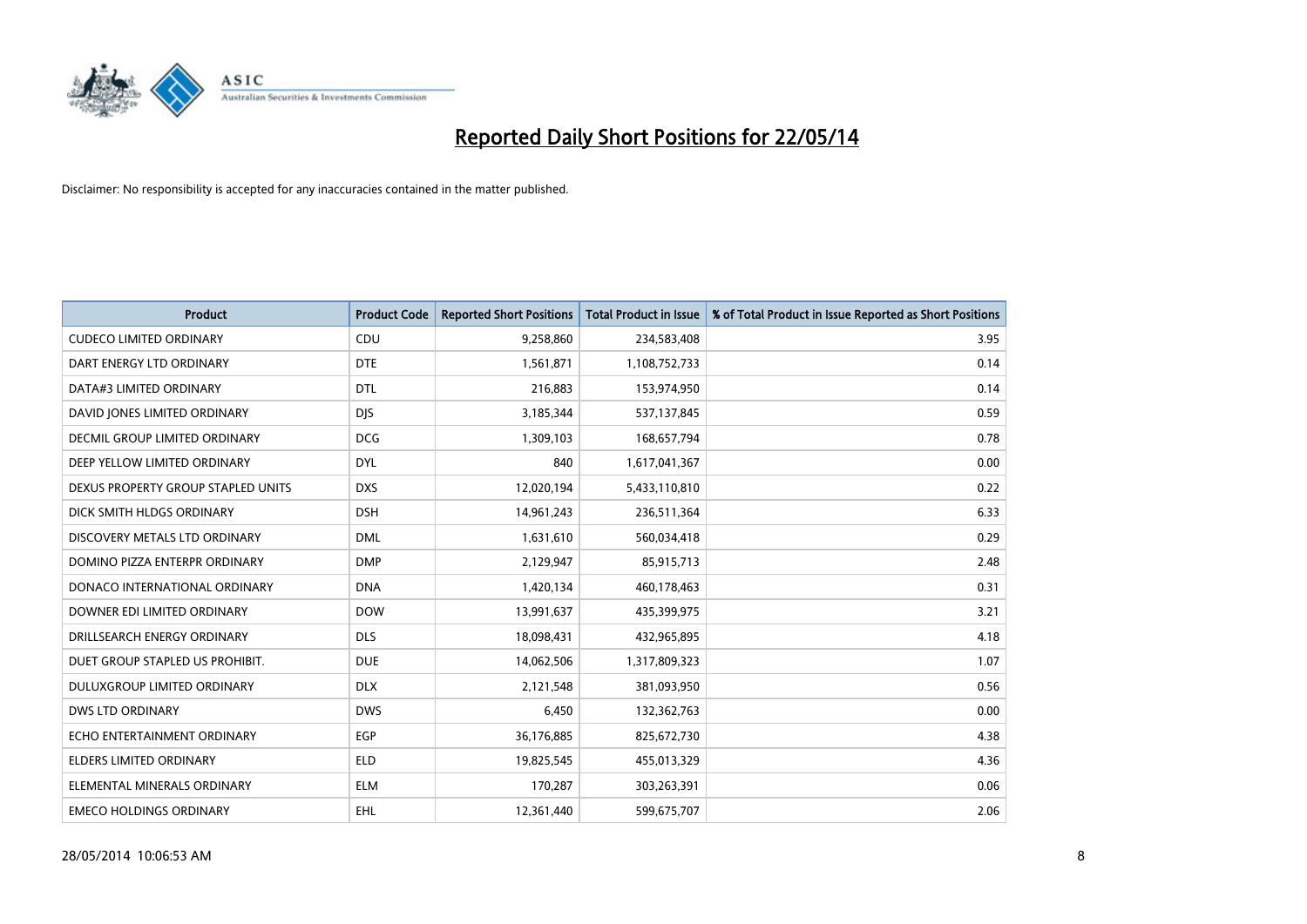

| <b>Product</b>                         | <b>Product Code</b> | <b>Reported Short Positions</b> | <b>Total Product in Issue</b> | % of Total Product in Issue Reported as Short Positions |
|----------------------------------------|---------------------|---------------------------------|-------------------------------|---------------------------------------------------------|
| <b>ENDEAVOUR MIN CORP CDI 1:1</b>      | <b>EVR</b>          | 35,986                          | 58,567,618                    | 0.06                                                    |
| ENERGY RESOURCES ORDINARY 'A'          | ERA                 | 9,317,905                       | 517,725,062                   | 1.80                                                    |
| <b>ENERGY WORLD CORPOR, ORDINARY</b>   | <b>EWC</b>          | 43,693,936                      | 1,734,166,672                 | 2.52                                                    |
| ENVESTRA LIMITED ORDINARY              | <b>ENV</b>          | 323,040                         | 1,796,808,474                 | 0.02                                                    |
| EQUATORIAL RES LTD ORDINARY            | EQX                 | 182                             | 122,185,353                   | 0.00                                                    |
| EQUITY TRUSTEES ORDINARY               | EQT                 | 96,777                          | 19,104,667                    | 0.51                                                    |
| ERM POWER LIMITED ORDINARY             | <b>EPW</b>          | 339,691                         | 239,269,727                   | 0.14                                                    |
| ETHANE PIPELINE STAPLED SECURITIES     | <b>EPX</b>          | 4,168                           | 69,302,275                    | 0.01                                                    |
| EVOLUTION MINING LTD ORDINARY          | <b>EVN</b>          | 31,294,986                      | 709,989,453                   | 4.41                                                    |
| FAIRFAX MEDIA LTD ORDINARY             | <b>FXI</b>          | 73,506,109                      | 2,351,955,725                 | 3.13                                                    |
| FANTASTIC HOLDINGS ORDINARY            | <b>FAN</b>          | 18,891                          | 103,068,398                   | 0.02                                                    |
| <b>FAR LTD ORDINARY</b>                | <b>FAR</b>          | 24,160,783                      | 2,499,846,742                 | 0.97                                                    |
| FEDERATION CNTRES ORD/UNIT STAPLED SEC | <b>FDC</b>          | 4,428,960                       | 1,427,641,565                 | 0.31                                                    |
| FINBAR GROUP LIMITED ORDINARY          | <b>FRI</b>          | 284                             | 227,018,204                   | 0.00                                                    |
| FISHER & PAYKEL H. ORDINARY            | <b>FPH</b>          | 429,017                         | 551,131,491                   | 0.08                                                    |
| FLEETWOOD CORP ORDINARY                | <b>FWD</b>          | 2,225,824                       | 60,581,211                    | 3.67                                                    |
| FLETCHER BUILDING ORDINARY             | <b>FBU</b>          | 1,099,711                       | 687,854,788                   | 0.16                                                    |
| FLEXIGROUP LIMITED ORDINARY            | <b>FXL</b>          | 1,621,956                       | 304,096,060                   | 0.53                                                    |
| FLIGHT CENTRE TRAVEL ORDINARY          | <b>FLT</b>          | 6,617,167                       | 100,562,587                   | 6.58                                                    |
| FLINDERS MINES LTD ORDINARY            | <b>FMS</b>          | 56,633,256                      | 2,400,995,602                 | 2.36                                                    |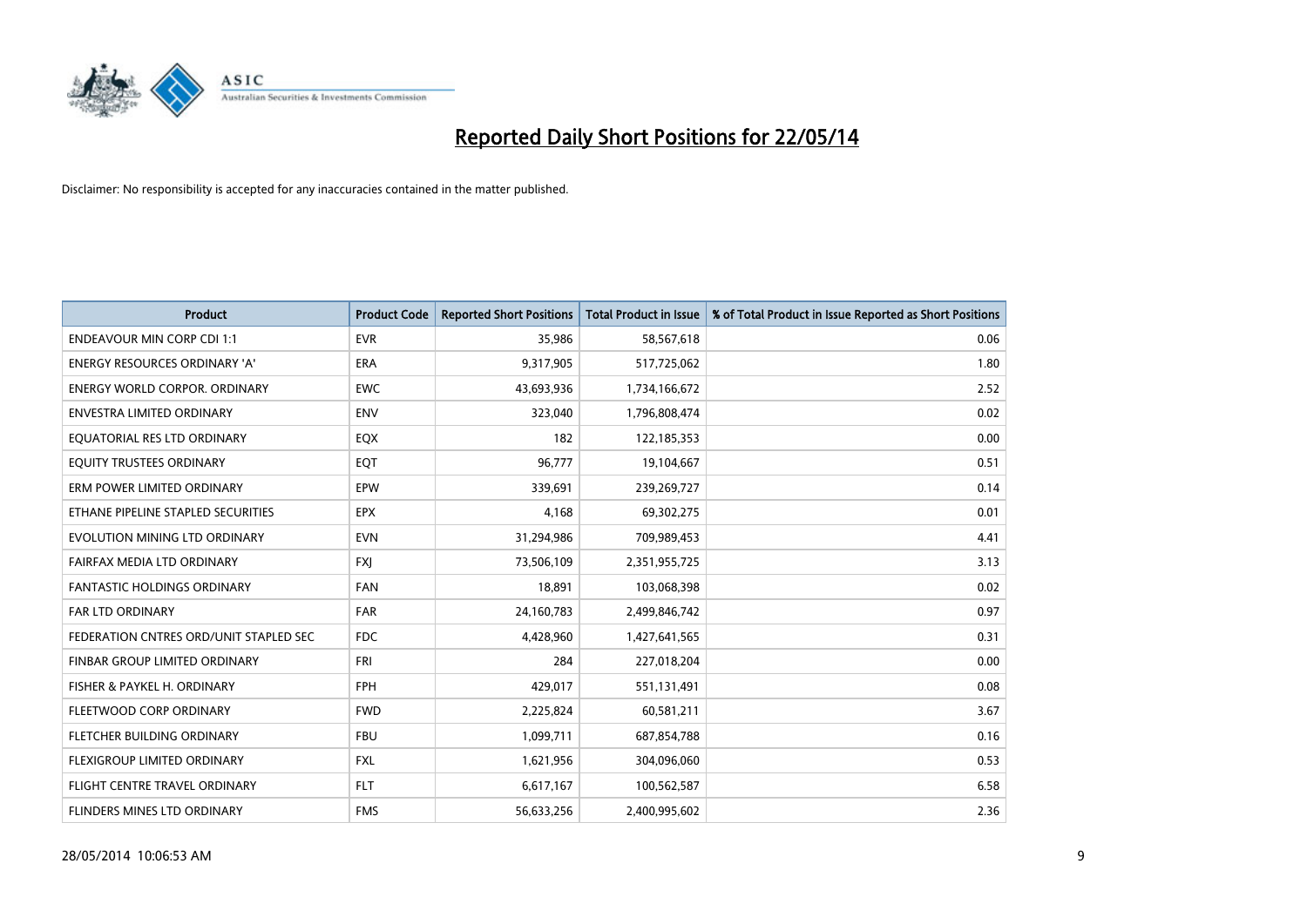

| <b>Product</b>                             | <b>Product Code</b> | <b>Reported Short Positions</b> | <b>Total Product in Issue</b> | % of Total Product in Issue Reported as Short Positions |
|--------------------------------------------|---------------------|---------------------------------|-------------------------------|---------------------------------------------------------|
| <b>FOCUS MINERALS LTD ORDINARY</b>         | <b>FML</b>          | 1,936,223                       | 9,137,375,877                 | 0.02                                                    |
| FONTERRA SHARE FUND ORDINARY UNITS         | <b>FSF</b>          | 31                              | 106,913,918                   | 0.00                                                    |
| <b>FORGE GROUP LIMITED ORDINARY</b>        | FGE                 | 2,378,103                       | 86,169,014                    | 2.76                                                    |
| FORTESCUE METALS GRP ORDINARY              | <b>FMG</b>          | 144,414,012                     | 3,113,798,151                 | 4.64                                                    |
| FREEDOM FOOD LTD ORDINARY                  | <b>FNP</b>          | 10,000                          | 150,578,705                   | 0.01                                                    |
| <b>FREELANCER LTD ORDINARY</b>             | <b>FLN</b>          | 437                             | 436,500,000                   | 0.00                                                    |
| <b>G.U.D. HOLDINGS ORDINARY</b>            | GUD                 | 2,633,149                       | 71,066,740                    | 3.71                                                    |
| <b>G8 EDUCATION LIMITED ORDINARY</b>       | <b>GEM</b>          | 10,431,898                      | 327,354,270                   | 3.19                                                    |
| <b>GALAXY RESOURCES ORDINARY</b>           | GXY                 | 372,975                         | 1,027,077,829                 | 0.04                                                    |
| <b>GBST HOLDINGS., ORDINARY</b>            | <b>GBT</b>          | 432                             | 66,561,725                    | 0.00                                                    |
| <b>GDI PROPERTY GRP STAPLED SECURITIES</b> | GDI                 | 2,486                           | 567,575,025                   | 0.00                                                    |
| <b>GENETIC TECHNOLOGIES ORDINARY</b>       | GTG                 | 1,786,620                       | 664,769,002                   | 0.27                                                    |
| <b>GENWORTH MORTGAGE ORDINARY</b>          | <b>GMA</b>          | 3,515,625                       | 650,000,000                   | 0.54                                                    |
| <b>GEODYNAMICS LIMITED ORDINARY</b>        | GDY                 | 819                             | 435,880,130                   | 0.00                                                    |
| GI DYNAMICS, INC CDI US PROHIBITED         | GID                 | 312,676                         | 464,182,730                   | 0.07                                                    |
| <b>GINDALBIE METALS LTD ORDINARY</b>       | GBG                 | 38,333,960                      | 1,493,660,842                 | 2.57                                                    |
| <b>GOODMAN FIELDER. ORDINARY</b>           | GFF                 | 22,638,902                      | 1,955,559,207                 | 1.16                                                    |
| <b>GOODMAN GROUP STAPLED</b>               | <b>GMG</b>          | 7,001,624                       | 1,727,685,976                 | 0.41                                                    |
| <b>GPT GROUP STAPLED SEC.</b>              | <b>GPT</b>          | 6,710,157                       | 1,685,460,955                 | 0.40                                                    |
| <b>GRAINCORP LIMITED A CLASS ORDINARY</b>  | <b>GNC</b>          | 6,639,071                       | 228,855,628                   | 2.90                                                    |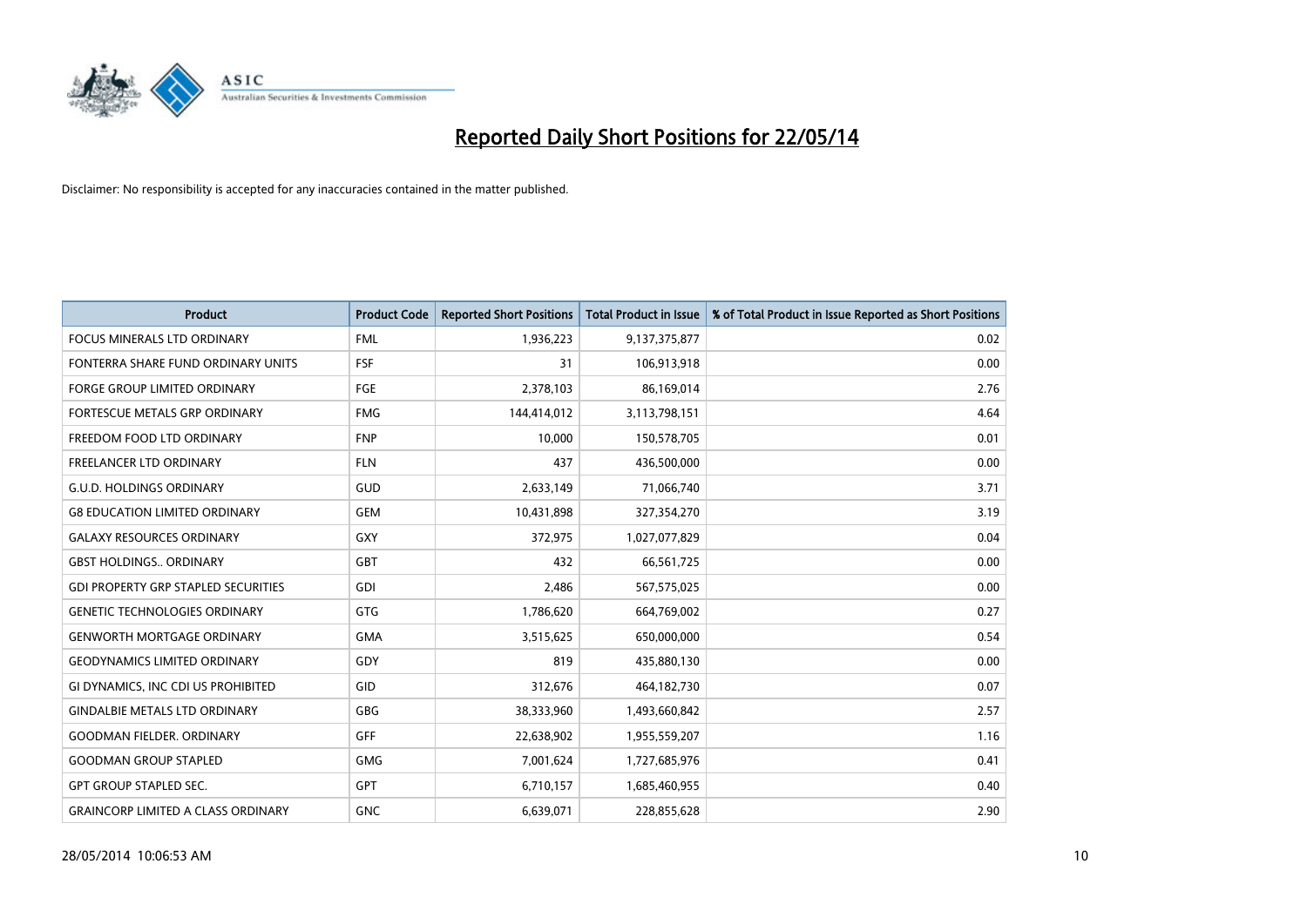

| Product                                          | <b>Product Code</b> | <b>Reported Short Positions</b> | <b>Total Product in Issue</b> | % of Total Product in Issue Reported as Short Positions |
|--------------------------------------------------|---------------------|---------------------------------|-------------------------------|---------------------------------------------------------|
| <b>GRANGE RESOURCES, ORDINARY</b>                | GRR                 | 6,060,917                       | 1,157,097,869                 | 0.52                                                    |
| <b>GREENCROSS LIMITED ORDINARY</b>               | GXL                 | 3,057                           | 90,893,174                    | 0.00                                                    |
| <b>GREENLAND MIN EN LTD ORDINARY</b>             | GGG                 | 3,733,825                       | 576,452,827                   | 0.65                                                    |
| <b>GROWTHPOINT PROPERTY ORD/UNIT STAPLED SEC</b> | GOZ                 | 1,322,857                       | 488,029,437                   | 0.27                                                    |
| <b>GRYPHON MINERALS LTD ORDINARY</b>             | GRY                 | 4,131,482                       | 401,011,505                   | 1.03                                                    |
| <b>GUILDFORD COAL LTD ORDINARY</b>               | <b>GUF</b>          | 743,115                         | 761,857,020                   | 0.10                                                    |
| <b>GWA GROUP LTD ORDINARY</b>                    | <b>GWA</b>          | 13,887,015                      | 306,533,770                   | 4.53                                                    |
| <b>HARVEY NORMAN ORDINARY</b>                    | <b>HVN</b>          | 61,685,435                      | 1,062,316,784                 | 5.81                                                    |
| <b>HENDERSON GROUP CDI 1:1</b>                   | <b>HGG</b>          | 2,694,660                       | 655,128,628                   | 0.41                                                    |
| HFA HOLDINGS LIMITED ORDINARY                    | <b>HFA</b>          | 3,809                           | 118,738,157                   | 0.00                                                    |
| <b>HIGHLANDS PACIFIC ORDINARY</b>                | <b>HIG</b>          | 3,153                           | 854,261,346                   | 0.00                                                    |
| HILLGROVE RES LTD ORDINARY                       | <b>HGO</b>          | 794,270                         | 1,180,889,221                 | 0.07                                                    |
| <b>HILLS LTD ORDINARY</b>                        | <b>HIL</b>          | 43,911                          | 235, 173, 156                 | 0.02                                                    |
| HORIZON OIL LIMITED ORDINARY                     | <b>HZN</b>          | 89,167,712                      | 1,301,981,265                 | 6.85                                                    |
| HOTEL PROPERTY STAPLED                           | <b>HPI</b>          | 57,687                          | 132,870,000                   | 0.04                                                    |
| <b>IBUY GROUP LTD ORDINARY</b>                   | <b>IBY</b>          | 2,689,068                       | 425,843,536                   | 0.63                                                    |
| ICAR ASIA LTD ORDINARY                           | ICQ                 | 30,233                          | 121,889,834                   | 0.02                                                    |
| <b>ICON ENERGY LIMITED ORDINARY</b>              | <b>ICN</b>          | 27,075                          | 615,774,351                   | 0.00                                                    |
| <b>IINET LIMITED ORDINARY</b>                    | <b>IIN</b>          | 3,334,080                       | 161,238,847                   | 2.07                                                    |
| <b>ILUKA RESOURCES ORDINARY</b>                  | ILU                 | 40,291,259                      | 418,700,517                   | 9.62                                                    |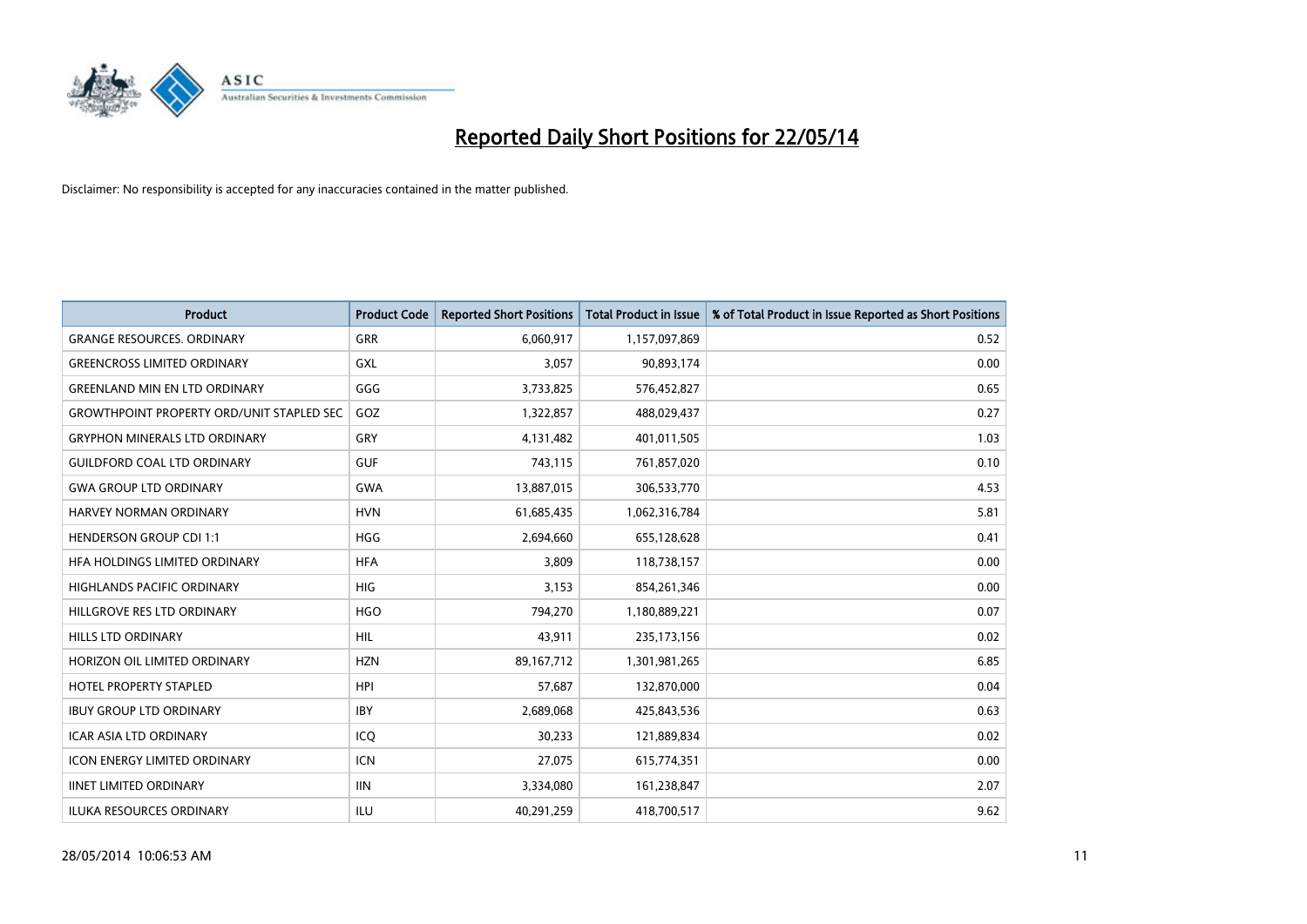

| <b>Product</b>                                | <b>Product Code</b> | <b>Reported Short Positions</b> | <b>Total Product in Issue</b> | % of Total Product in Issue Reported as Short Positions |
|-----------------------------------------------|---------------------|---------------------------------|-------------------------------|---------------------------------------------------------|
| <b>IMDEX LIMITED ORDINARY</b>                 | <b>IMD</b>          | 4,262,746                       | 212,110,368                   | 2.01                                                    |
| <b>INCITEC PIVOT ORDINARY</b>                 | IPL                 | 29,427,541                      | 1,644,919,097                 | 1.79                                                    |
| <b>INDEPENDENCE GROUP ORDINARY</b>            | <b>IGO</b>          | 498,675                         | 233,323,905                   | 0.21                                                    |
| INDOCHINE MINING LTD ORDINARY                 | <b>IDC</b>          | 18,008                          | 1,003,497,126                 | 0.00                                                    |
| <b>INDOPHIL RESOURCES ORDINARY</b>            | <b>IRN</b>          | 105,790                         | 1,203,146,194                 | 0.01                                                    |
| <b>INDUSTRIA REIT STAPLED</b>                 | <b>IDR</b>          | 68,944                          | 125,000,001                   | 0.06                                                    |
| <b>INFIGEN ENERGY STAPLED SECURITIES</b>      | <b>IFN</b>          | 2,971,947                       | 764,993,434                   | 0.39                                                    |
| <b>INGENIA GROUP STAPLED SECURITIES</b>       | <b>INA</b>          | 1,078,570                       | 676,240,232                   | 0.16                                                    |
| <b>INSURANCE AUSTRALIA ORDINARY</b>           | IAG                 | 18,079,740                      | 2,341,618,048                 | 0.77                                                    |
| <b>INTREPID MINES ORDINARY</b>                | <b>IAU</b>          | 15,722,871                      | 557,162,848                   | 2.82                                                    |
| <b>INVESTA OFFICE FUND STAPLED SECURITIES</b> | <b>IOF</b>          | 377,907                         | 614,047,458                   | 0.06                                                    |
| <b>INVOCARE LIMITED ORDINARY</b>              | <b>IVC</b>          | 4,294,958                       | 110,030,298                   | 3.90                                                    |
| <b>IOOF HOLDINGS LTD ORDINARY</b>             | IFL                 | 2,502,576                       | 232,118,034                   | 1.08                                                    |
| <b>IPROPERTY GROUP LTD ORDINARY</b>           | <b>IPP</b>          | 1,170,521                       | 181,579,840                   | 0.64                                                    |
| <b>IRESS LIMITED ORDINARY</b>                 | <b>IRE</b>          | 2,745,128                       | 158,585,126                   | 1.73                                                    |
| <b>IRON ORE HOLDINGS ORDINARY</b>             | <b>IOH</b>          | 26,197                          | 161,174,005                   | 0.02                                                    |
| <b>ISELECT LTD ORDINARY</b>                   | <b>ISU</b>          | 366,369                         | 260,889,894                   | 0.14                                                    |
| JAMES HARDIE INDUST CHESS DEPOSITARY INT      | <b>IHX</b>          | 4,791,385                       | 445,037,502                   | 1.08                                                    |
| <b>IAPARA HEALTHCARE LT ORDINARY</b>          | <b>IHC</b>          | 7,904,493                       | 262,500,000                   | 3.01                                                    |
| <b>IB HI-FI LIMITED ORDINARY</b>              | <b>JBH</b>          | 10.260.039                      | 100,385,400                   | 10.22                                                   |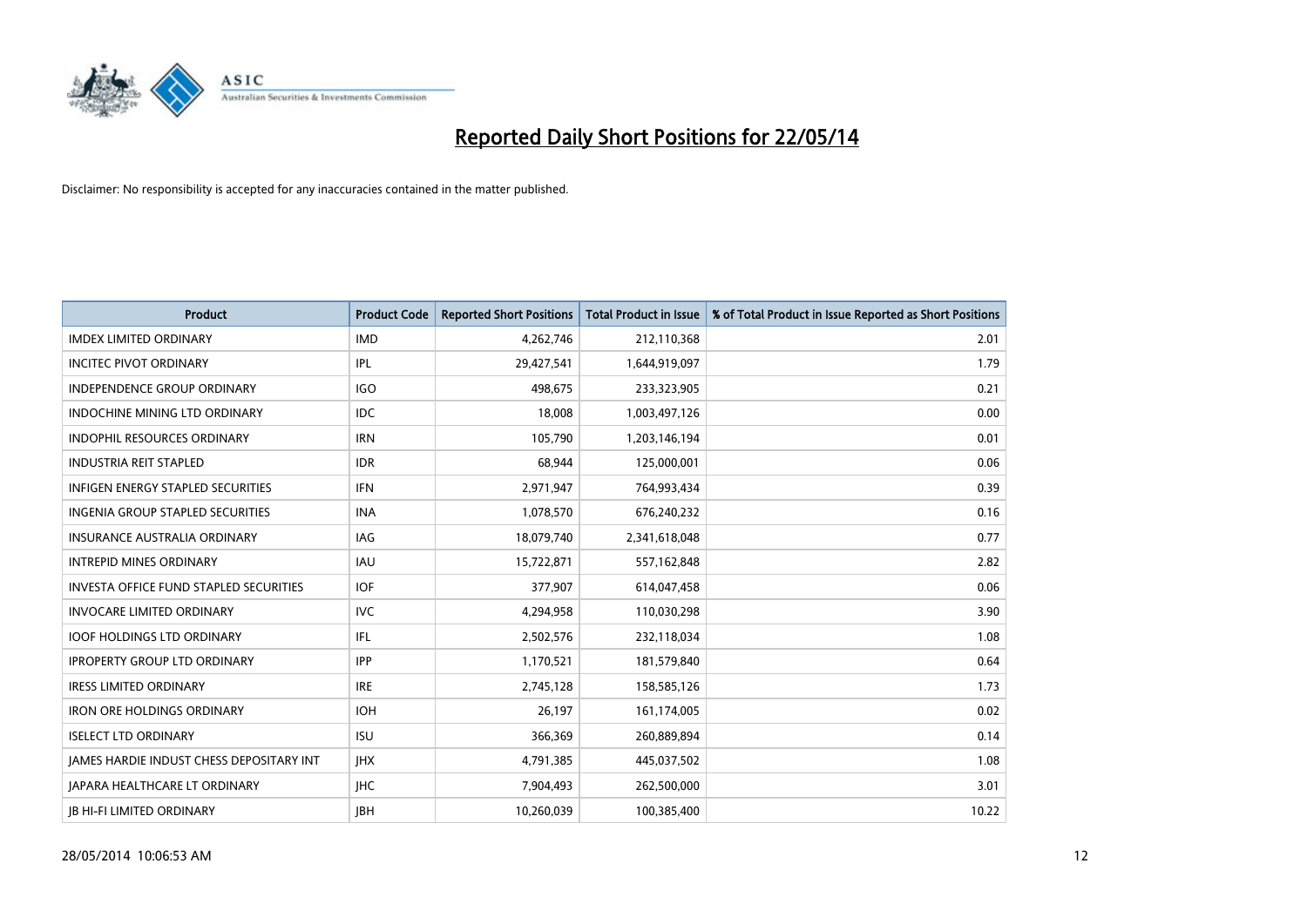

| <b>Product</b>                        | <b>Product Code</b> | <b>Reported Short Positions</b> | <b>Total Product in Issue</b> | % of Total Product in Issue Reported as Short Positions |
|---------------------------------------|---------------------|---------------------------------|-------------------------------|---------------------------------------------------------|
| <b>KAGARA LTD ORDINARY</b>            | KZL                 | 4,528,202                       | 798,953,117                   | 0.57                                                    |
| KAROON GAS AUSTRALIA ORDINARY         | <b>KAR</b>          | 14,882,589                      | 255,841,581                   | 5.82                                                    |
| KATHMANDU HOLD LTD ORDINARY           | <b>KMD</b>          | 723,650                         | 200,633,469                   | 0.36                                                    |
| <b>KBL MINING LIMITED ORDINARY</b>    | <b>KBL</b>          | 1,820                           | 393,535,629                   | 0.00                                                    |
| KINGSGATE CONSOLID. ORDINARY          | <b>KCN</b>          | 8,464,048                       | 223,584,937                   | 3.79                                                    |
| KINGSROSE MINING LTD ORDINARY         | <b>KRM</b>          | 340,903                         | 358,611,493                   | 0.10                                                    |
| LEIGHTON HOLDINGS ORDINARY            | LEI                 | 9,306,123                       | 338,503,563                   | 2.75                                                    |
| LEND LEASE GROUP UNIT/ORD STAPLED     | LLC                 | 8,336,839                       | 577,475,833                   | 1.44                                                    |
| LIQUEFIED NATURAL ORDINARY            | <b>LNG</b>          | 751,475                         | 387,186,269                   | 0.19                                                    |
| LONESTAR RESO LTD ORDINARY            | <b>LNR</b>          | 600,536                         | 752,187,211                   | 0.08                                                    |
| LYCOPODIUM LIMITED ORDINARY           | <b>LYL</b>          | 1                               | 38,965,103                    | 0.00                                                    |
| LYNAS CORPORATION ORDINARY            | <b>LYC</b>          | 139,672,491                     | 1,961,285,594                 | 7.12                                                    |
| <b>M2 GRP LTD ORDINARY</b>            | <b>MTU</b>          | 17,436,704                      | 180,398,183                   | 9.67                                                    |
| <b>MACA LIMITED ORDINARY</b>          | <b>MLD</b>          | 265,288                         | 202,676,373                   | 0.13                                                    |
| MACMAHON HOLDINGS ORDINARY            | <b>MAH</b>          | 24,964                          | 1,261,699,966                 | 0.00                                                    |
| MACO ATLAS ROADS GRP ORDINARY STAPLED | <b>MOA</b>          | 4,722,845                       | 487,230,540                   | 0.97                                                    |
| MACQUARIE GROUP LTD ORDINARY          | MQG                 | 1,355,413                       | 321,082,806                   | 0.42                                                    |
| MAGELLAN FIN GRP LTD ORDINARY         | <b>MFG</b>          | 2,540,081                       | 158,842,157                   | 1.60                                                    |
| MATRIX C & E LTD ORDINARY             | <b>MCE</b>          | 2,956,511                       | 94,555,428                    | 3.13                                                    |
| <b>MAVERICK DRILLING ORDINARY</b>     | <b>MAD</b>          | 8,126,252                       | 533,885,763                   | 1.52                                                    |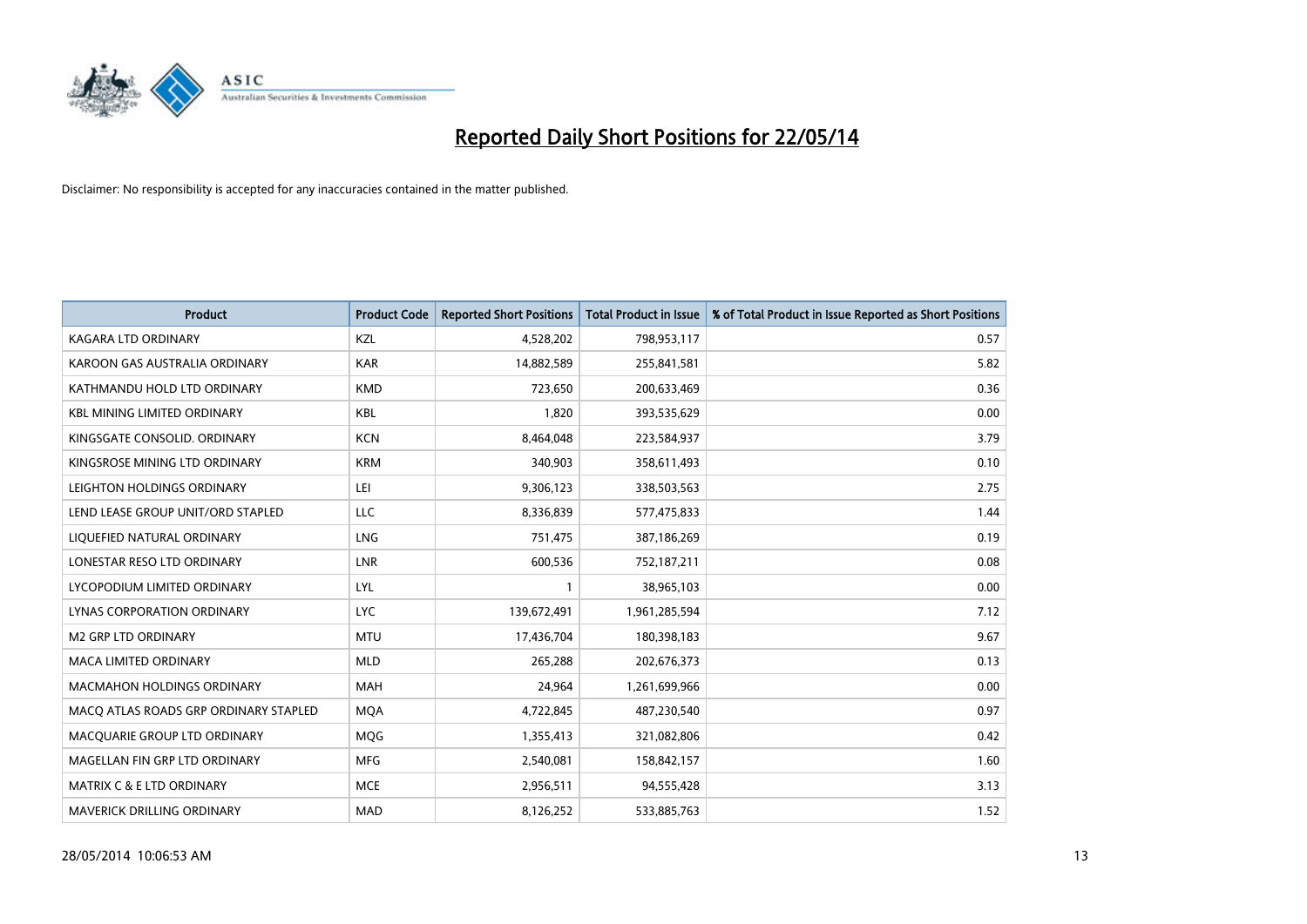

| <b>Product</b>                       | <b>Product Code</b> | <b>Reported Short Positions</b> | <b>Total Product in Issue</b> | % of Total Product in Issue Reported as Short Positions |
|--------------------------------------|---------------------|---------------------------------|-------------------------------|---------------------------------------------------------|
| <b>MAXITRANS INDUSTRIES ORDINARY</b> | <b>MXI</b>          | 489,190                         | 185,075,653                   | 0.26                                                    |
| MAYNE PHARMA LTD ORDINARY            | <b>MYX</b>          | 229,413                         | 586,651,477                   | 0.04                                                    |
| <b>MCALEESE LTD ORDINARY</b>         | <b>MCS</b>          | 3,244                           | 287,365,502                   | 0.00                                                    |
| MCMILLAN SHAKESPEARE ORDINARY        | <b>MMS</b>          | 400,419                         | 74,523,965                    | 0.54                                                    |
| <b>MCPHERSON'S LTD ORDINARY</b>      | <b>MCP</b>          | 200,323                         | 95,434,645                    | 0.21                                                    |
| MEDUSA MINING LTD ORDINARY           | <b>MML</b>          | 5,548,311                       | 207,794,301                   | 2.67                                                    |
| MELBOURNE IT LIMITED ORDINARY        | <b>MLB</b>          | $\overline{2}$                  | 92,944,392                    | 0.00                                                    |
| <b>MERMAID MARINE ORDINARY</b>       | <b>MRM</b>          | 6,469,295                       | 366,766,098                   | 1.76                                                    |
| MESOBLAST LIMITED ORDINARY           | <b>MSB</b>          | 22,569,533                      | 321,616,694                   | 7.02                                                    |
| METALS X LIMITED ORDINARY            | <b>MLX</b>          | 1,212,512                       | 1,655,386,110                 | 0.07                                                    |
| METCASH LIMITED ORDINARY             | <b>MTS</b>          | 100,269,141                     | 888,338,048                   | 11.29                                                   |
| METMINCO LIMITED ORDINARY            | <b>MNC</b>          | 142,147                         | 1,749,543,023                 | 0.01                                                    |
| MIGHTY RIVER POWER ORDINARY          | <b>MYT</b>          | 3,677,411                       | 1,400,012,517                 | 0.26                                                    |
| MINCOR RESOURCES NL ORDINARY         | <b>MCR</b>          | 88,951                          | 188,208,274                   | 0.05                                                    |
| MINERAL DEPOSITS ORDINARY            | <b>MDL</b>          | 1,176,916                       | 103,538,786                   | 1.14                                                    |
| MINERAL RESOURCES. ORDINARY          | <b>MIN</b>          | 9,277,239                       | 186,556,246                   | 4.97                                                    |
| MINT WIRELESS ORDINARY               | <b>MNW</b>          | 1,190,906                       | 407,372,395                   | 0.29                                                    |
| MIRABELA NICKEL LTD ORDINARY         | <b>MBN</b>          | 18,455,648                      | 876,801,147                   | 2.10                                                    |
| MIRVAC GROUP STAPLED SECURITIES      | <b>MGR</b>          | 4,218,829                       | 3,692,279,772                 | 0.11                                                    |
| MOLOPO ENERGY LTD ORDINARY           | <b>MPO</b>          | 222,623                         | 248,505,936                   | 0.09                                                    |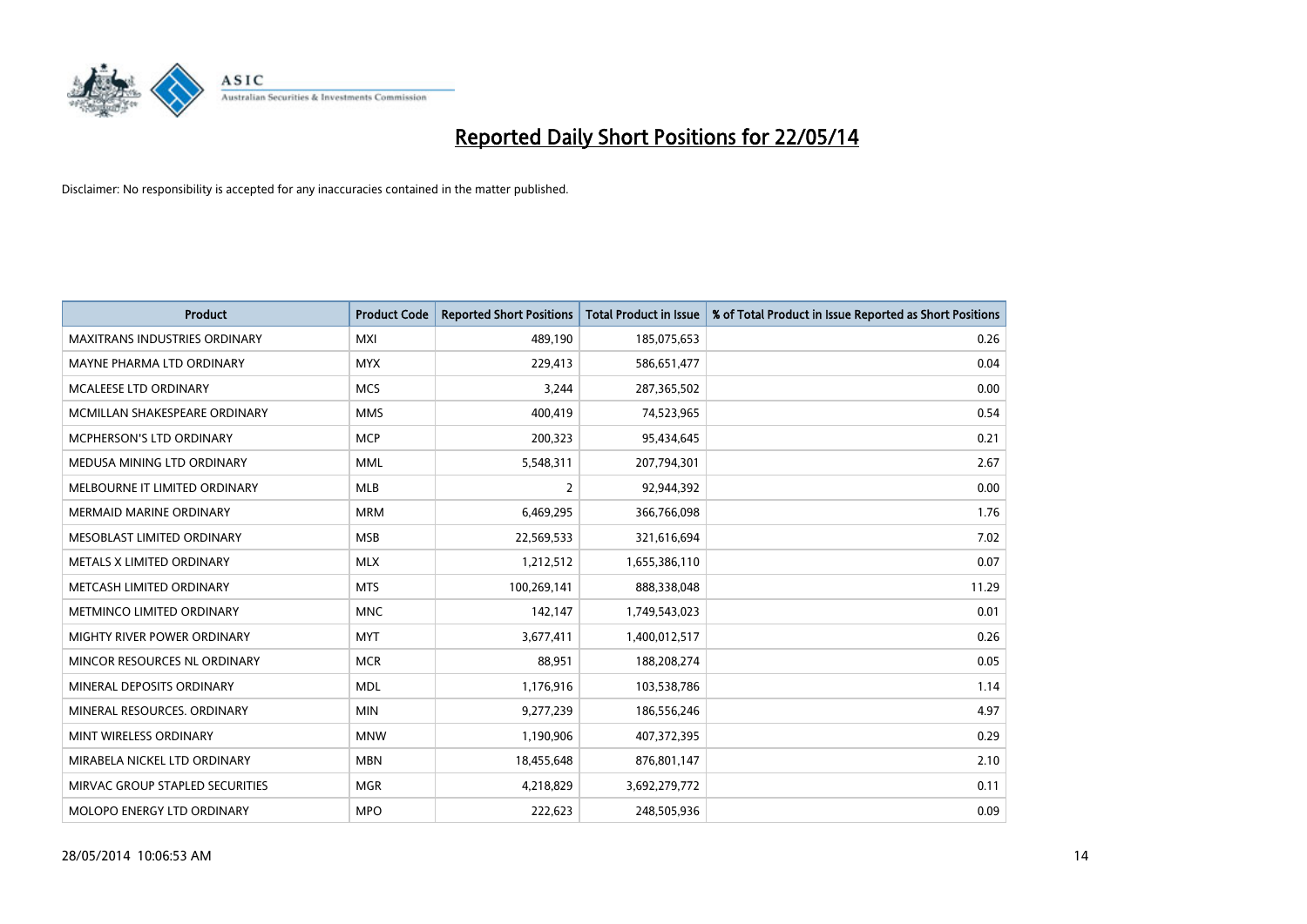

| <b>Product</b>                     | <b>Product Code</b> | <b>Reported Short Positions</b> | <b>Total Product in Issue</b> | % of Total Product in Issue Reported as Short Positions |
|------------------------------------|---------------------|---------------------------------|-------------------------------|---------------------------------------------------------|
| <b>MONADELPHOUS GROUP ORDINARY</b> | <b>MND</b>          | 11,746,615                      | 92,679,570                    | 12.67                                                   |
| MORTGAGE CHOICE LTD ORDINARY       | MOC                 | 47,278                          | 123,780,387                   | 0.04                                                    |
| <b>MOUNT GIBSON IRON ORDINARY</b>  | <b>MGX</b>          | 13,697,013                      | 1,090,584,232                 | 1.26                                                    |
| MULTIPLEX SITES SITES              | <b>MXUPA</b>        | 1,800                           | 4,500,000                     | 0.04                                                    |
| MURCHISON METALS LTD ORDINARY      | <b>MMX</b>          | 215,291                         | 450,497,346                   | 0.05                                                    |
| MYER HOLDINGS LTD ORDINARY         | <b>MYR</b>          | 58,986,341                      | 585,684,551                   | 10.07                                                   |
| NANOSONICS LIMITED ORDINARY        | <b>NAN</b>          | 443,539                         | 263,798,826                   | 0.17                                                    |
| NATIONAL AUST, BANK ORDINARY       | <b>NAB</b>          | 9,508,935                       | 2,353,771,760                 | 0.40                                                    |
| NATIONAL STORAGE STAPLED           | <b>NSR</b>          | 288,212                         | 244,897,097                   | 0.12                                                    |
| NAVITAS LIMITED ORDINARY           | <b>NVT</b>          | 3,108,082                       | 375,712,581                   | 0.83                                                    |
| NEARMAP LTD ORDINARY               | <b>NEA</b>          | 166,484                         | 337,346,101                   | 0.05                                                    |
| NEON ENERGY LIMITED ORDINARY       | <b>NEN</b>          | 225,474                         | 553,037,848                   | 0.04                                                    |
| NEW HOPE CORPORATION ORDINARY      | <b>NHC</b>          | 1,120,609                       | 830,933,112                   | 0.13                                                    |
| NEWCREST MINING ORDINARY           | <b>NCM</b>          | 11,352,339                      | 766,510,971                   | 1.48                                                    |
| NEWS CORP A NON-VOTING CDI         | <b>NWSLV</b>        | 394,567                         | 3,115,091                     | 12.67                                                   |
| NEWS CORP B VOTING CDI             | <b>NWS</b>          | 2,231,461                       | 20,738,712                    | 10.76                                                   |
| NEWSAT LIMITED ORDINARY            | <b>NWT</b>          | 6,482,511                       | 612,199,841                   | 1.06                                                    |
| NEXTDC LIMITED ORDINARY            | <b>NXT</b>          | 12,992,130                      | 193,154,486                   | 6.73                                                    |
| NEXUS ENERGY LIMITED ORDINARY      | <b>NXS</b>          | 928,145                         | 1,330,219,459                 | 0.07                                                    |
| NIB HOLDINGS LIMITED ORDINARY      | <b>NHF</b>          | 2,632,728                       | 439,004,182                   | 0.60                                                    |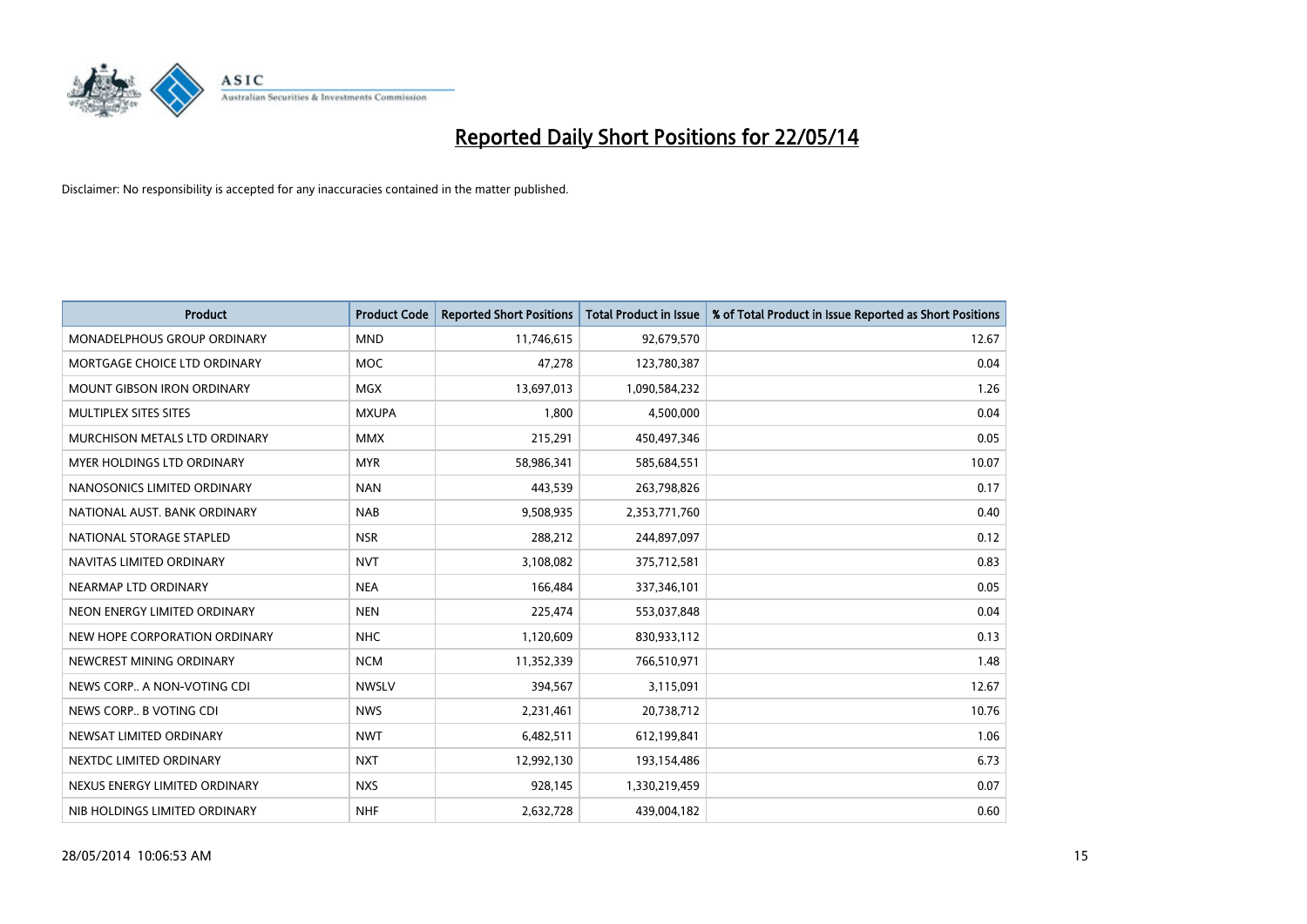

| <b>Product</b>                        | <b>Product Code</b> | <b>Reported Short Positions</b> | <b>Total Product in Issue</b> | % of Total Product in Issue Reported as Short Positions |
|---------------------------------------|---------------------|---------------------------------|-------------------------------|---------------------------------------------------------|
| NICK SCALI LIMITED ORDINARY           | <b>NCK</b>          | $\mathbf{1}$                    | 81,000,000                    | 0.00                                                    |
| NIDO PETROLEUM ORDINARY               | <b>NDO</b>          | 47,402                          | 2,048,317,635                 | 0.00                                                    |
| NINE ENTERTAINMENT ORDINARY           | <b>NEC</b>          | 8,354,082                       | 940,295,023                   | 0.89                                                    |
| NOBLE MINERAL RES ORDINARY            | <b>NMG</b>          | 2,365,726                       | 666,397,952                   | 0.36                                                    |
| NORTHERN IRON LTD ORDINARY            | <b>NFE</b>          | 11,392                          | 484,405,314                   | 0.00                                                    |
| NORTHERN STAR ORDINARY                | <b>NST</b>          | 703,537                         | 578,591,915                   | 0.12                                                    |
| NOVOGEN LIMITED ORDINARY              | <b>NRT</b>          | 59,693                          | 168,557,834                   | 0.04                                                    |
| NRW HOLDINGS LIMITED ORDINARY         | <b>NWH</b>          | 14,769,901                      | 278,888,011                   | 5.30                                                    |
| NUCOAL RESOURCES LTD ORDINARY         | <b>NCR</b>          | 1                               | 768,612,354                   | 0.00                                                    |
| NUFARM LIMITED ORDINARY               | <b>NUF</b>          | 16,316,200                      | 264,021,627                   | 6.18                                                    |
| OAKTON LIMITED ORDINARY               | <b>OKN</b>          | 502                             | 89,990,235                    | 0.00                                                    |
| OCEANAGOLD CORP. CHESS DEPOSITARY INT | <b>OGC</b>          | 2,569,886                       | 300,567,377                   | 0.86                                                    |
| OCEANIA CAPITAL LTD ORDINARY          | <b>OCP</b>          | $\mathbf{1}$                    | 35,307,209                    | 0.00                                                    |
| OIL SEARCH LTD ORDINARY               | OSH                 | 9,081,354                       | 1,496,692,453                 | 0.61                                                    |
| OM HOLDINGS LIMITED ORDINARY          | <b>OMH</b>          | 1,412,743                       | 733,423,337                   | 0.19                                                    |
| ORICA LIMITED ORDINARY                | ORI                 | 9,153,392                       | 370,924,362                   | 2.47                                                    |
| ORIGIN ENERGY ORDINARY                | <b>ORG</b>          | 7,640,483                       | 1,103,645,753                 | 0.69                                                    |
| OROCOBRE LIMITED ORDINARY             | <b>ORE</b>          | 2,186,120                       | 132,041,911                   | 1.66                                                    |
| ORORA LIMITED ORDINARY                | <b>ORA</b>          | 1,047,107                       | 1,206,684,923                 | 0.09                                                    |
| OROTONGROUP LIMITED ORDINARY          | <b>ORL</b>          | 214,266                         | 40,880,902                    | 0.52                                                    |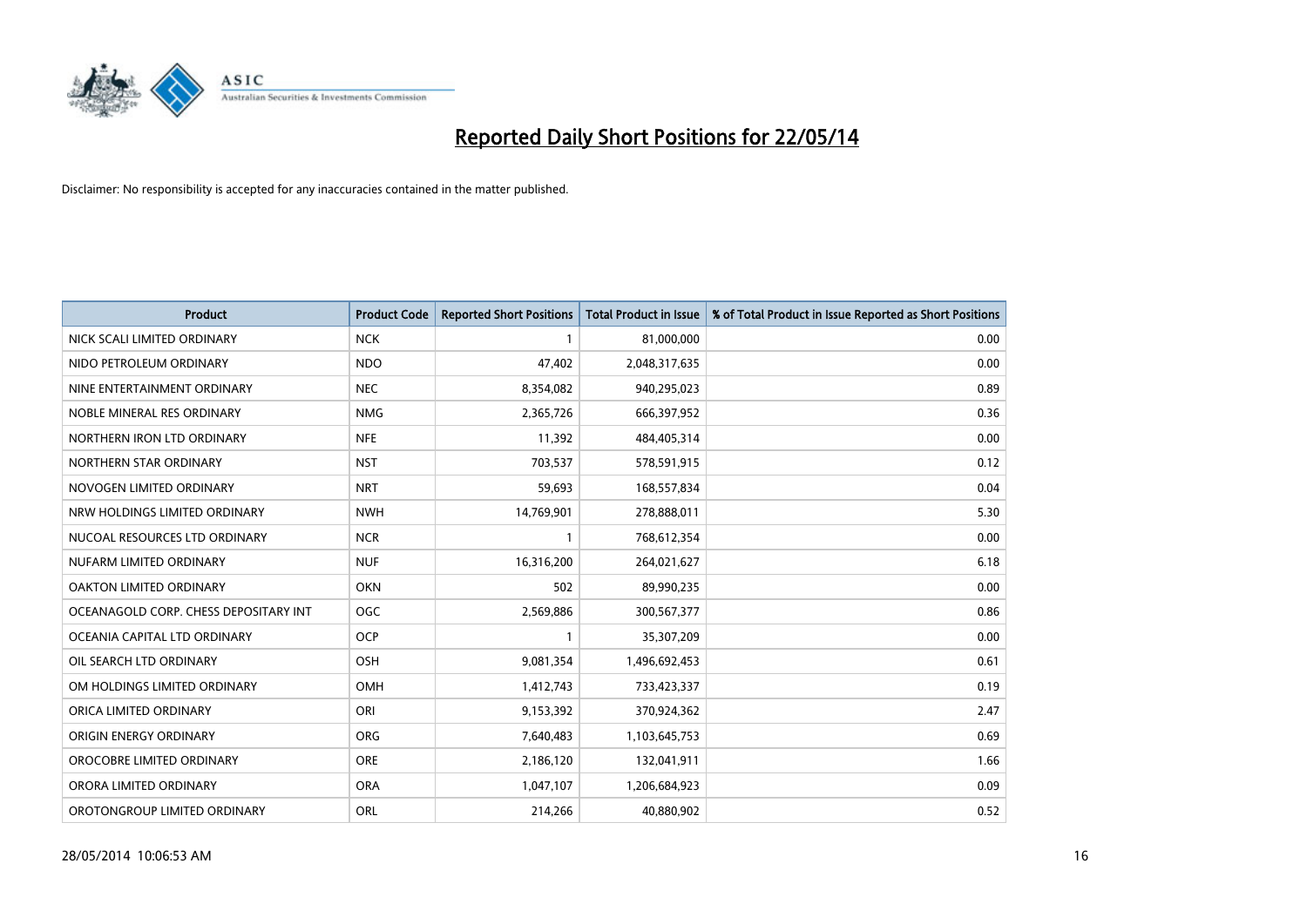

| <b>Product</b>                | <b>Product Code</b> | <b>Reported Short Positions</b> | <b>Total Product in Issue</b> | % of Total Product in Issue Reported as Short Positions |
|-------------------------------|---------------------|---------------------------------|-------------------------------|---------------------------------------------------------|
| <b>OZ MINERALS ORDINARY</b>   | OZL                 | 12,800,295                      | 303,470,022                   | 4.22                                                    |
| OZFOREX GROUP LTD ORDINARY    | <b>OFX</b>          | 5,204,856                       | 240,000,000                   | 2.17                                                    |
| PACIFIC BRANDS ORDINARY       | <b>PBG</b>          | 20,002,314                      | 917,226,291                   | 2.18                                                    |
| PACT GROUP HLDGS LTD ORDINARY | <b>PGH</b>          | 2,912,656                       | 294,097,961                   | 0.99                                                    |
| PALADIN ENERGY LTD ORDINARY   | <b>PDN</b>          | 94,921,854                      | 964, 367, 284                 | 9.84                                                    |
| PANAUST LIMITED ORDINARY      | <b>PNA</b>          | 857,991                         | 635,580,654                   | 0.13                                                    |
| PANORAMIC RESOURCES ORDINARY  | PAN                 | 837,280                         | 322,275,824                   | 0.26                                                    |
| PANTERRA GOLD LTD ORDINARY    | PGI                 | 1                               | 772,781,012                   | 0.00                                                    |
| PAPERLINX LIMITED ORDINARY    | <b>PPX</b>          | 44,770                          | 665, 181, 261                 | 0.01                                                    |
| PAPILLON RES LTD ORDINARY     | PIR                 | 13,002,779                      | 341,794,210                   | 3.80                                                    |
| PATTIES FOODS LTD ORDINARY    | <b>PFL</b>          | 1                               | 139,144,338                   | 0.00                                                    |
| PEET LIMITED ORDINARY         | <b>PPC</b>          | 74,793                          | 433,389,348                   | 0.02                                                    |
| PERPETUAL LIMITED ORDINARY    | <b>PPT</b>          | 1,255,086                       | 46,574,426                    | 2.69                                                    |
| PERSEUS MINING LTD ORDINARY   | PRU                 | 20,313,068                      | 526,656,401                   | 3.86                                                    |
| PHARMAXIS LTD ORDINARY        | <b>PXS</b>          | 408,118                         | 309,514,849                   | 0.13                                                    |
| PLATINUM ASSET ORDINARY       | <b>PTM</b>          | 593,312                         | 580,336,142                   | 0.10                                                    |
| PLATINUM AUSTRALIA ORDINARY   | PLA                 | 836,127                         | 504,968,043                   | 0.17                                                    |
| PLATINUM CAPITAL LTD ORDINARY | <b>PMC</b>          | 5,108                           | 231,071,933                   | 0.00                                                    |
| <b>PMP LIMITED ORDINARY</b>   | <b>PMP</b>          | 1,571,414                       | 323,781,124                   | 0.49                                                    |
| PRANA BIOTECHNOLOGY ORDINARY  | PBT                 | 894,310                         | 488,646,960                   | 0.18                                                    |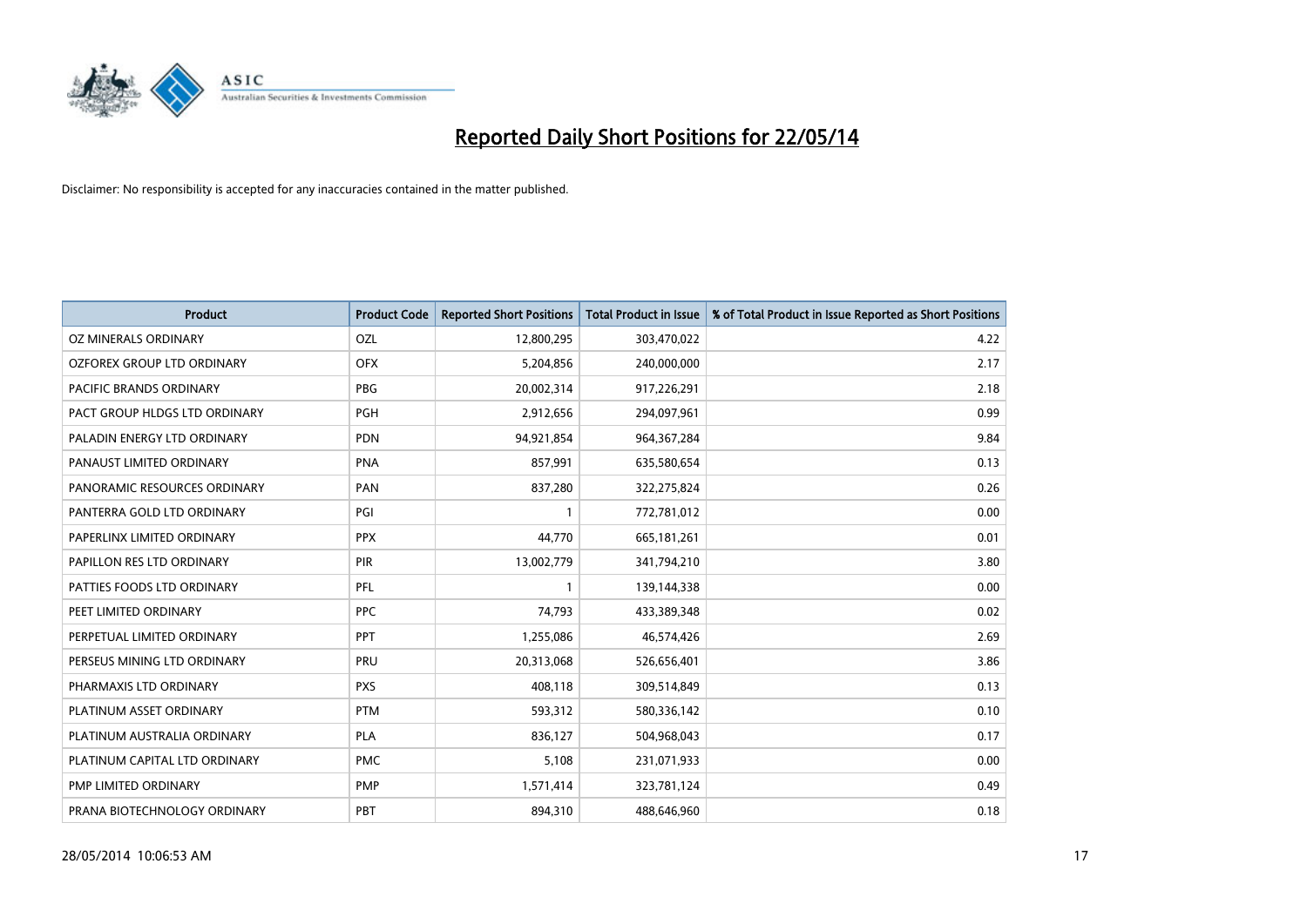

| <b>Product</b>                      | <b>Product Code</b> | <b>Reported Short Positions</b> | <b>Total Product in Issue</b> | % of Total Product in Issue Reported as Short Positions |
|-------------------------------------|---------------------|---------------------------------|-------------------------------|---------------------------------------------------------|
| PREMIER INVESTMENTS ORDINARY        | <b>PMV</b>          | 137,632                         | 155,714,874                   | 0.09                                                    |
| PRIMA BIOMED LTD ORDINARY           | <b>PRR</b>          | 471,502                         | 1,228,709,341                 | 0.04                                                    |
| PRIMARY HEALTH CARE ORDINARY        | <b>PRY</b>          | 15,346,391                      | 505,659,944                   | 3.03                                                    |
| PRIME MEDIA GRP LTD ORDINARY        | <b>PRT</b>          | 1,771,295                       | 366,330,303                   | 0.48                                                    |
| PROGRAMMED ORDINARY                 | <b>PRG</b>          | 60,474                          | 118,253,992                   | 0.05                                                    |
| PURA VIDA ENERGY NL ORDINARY        | <b>PVD</b>          | 36,537                          | 127,168,198                   | 0.03                                                    |
| <b>QANTAS AIRWAYS ORDINARY</b>      | QAN                 | 60,947,669                      | 2,196,330,250                 | 2.77                                                    |
| OBE INSURANCE GROUP ORDINARY        | <b>OBE</b>          | 25,475,012                      | 1,253,883,293                 | 2.03                                                    |
| ORXPHARMA LTD ORDINARY              | <b>QRX</b>          | 30,000                          | 164,190,969                   | 0.02                                                    |
| <b>OUBE HOLDINGS LTD ORDINARY</b>   | <b>QUB</b>          | 23,625,785                      | 1,051,172,929                 | 2.25                                                    |
| RAMELIUS RESOURCES ORDINARY         | <b>RMS</b>          | 12,110                          | 365,740,380                   | 0.00                                                    |
| RAMSAY HEALTH CARE ORDINARY         | <b>RHC</b>          | 1,302,501                       | 202,081,252                   | 0.64                                                    |
| <b>RCG CORPORATION LTD ORDINARY</b> | <b>RCG</b>          | 130,780                         | 263,808,625                   | 0.05                                                    |
| <b>RCR TOMLINSON ORDINARY</b>       | <b>RCR</b>          | 351,406                         | 136,989,238                   | 0.26                                                    |
| <b>REA GROUP ORDINARY</b>           | <b>REA</b>          | 1,060,790                       | 131,714,699                   | 0.81                                                    |
| <b>RECALL HOLDINGS LTD ORDINARY</b> | <b>REC</b>          | 2,704,114                       | 312,836,448                   | 0.86                                                    |
| RECKON LIMITED ORDINARY             | <b>RKN</b>          | 1,342,394                       | 126,913,066                   | 1.06                                                    |
| <b>RED FORK ENERGY ORDINARY</b>     | <b>RFE</b>          | 2,448,103                       | 501,051,719                   | 0.49                                                    |
| REDBANK ENERGY LTD ORDINARY         | <b>AEI</b>          | 13                              | 786,287                       | 0.00                                                    |
| REECE AUSTRALIA LTD. ORDINARY       | <b>REH</b>          | 77                              | 99,600,000                    | 0.00                                                    |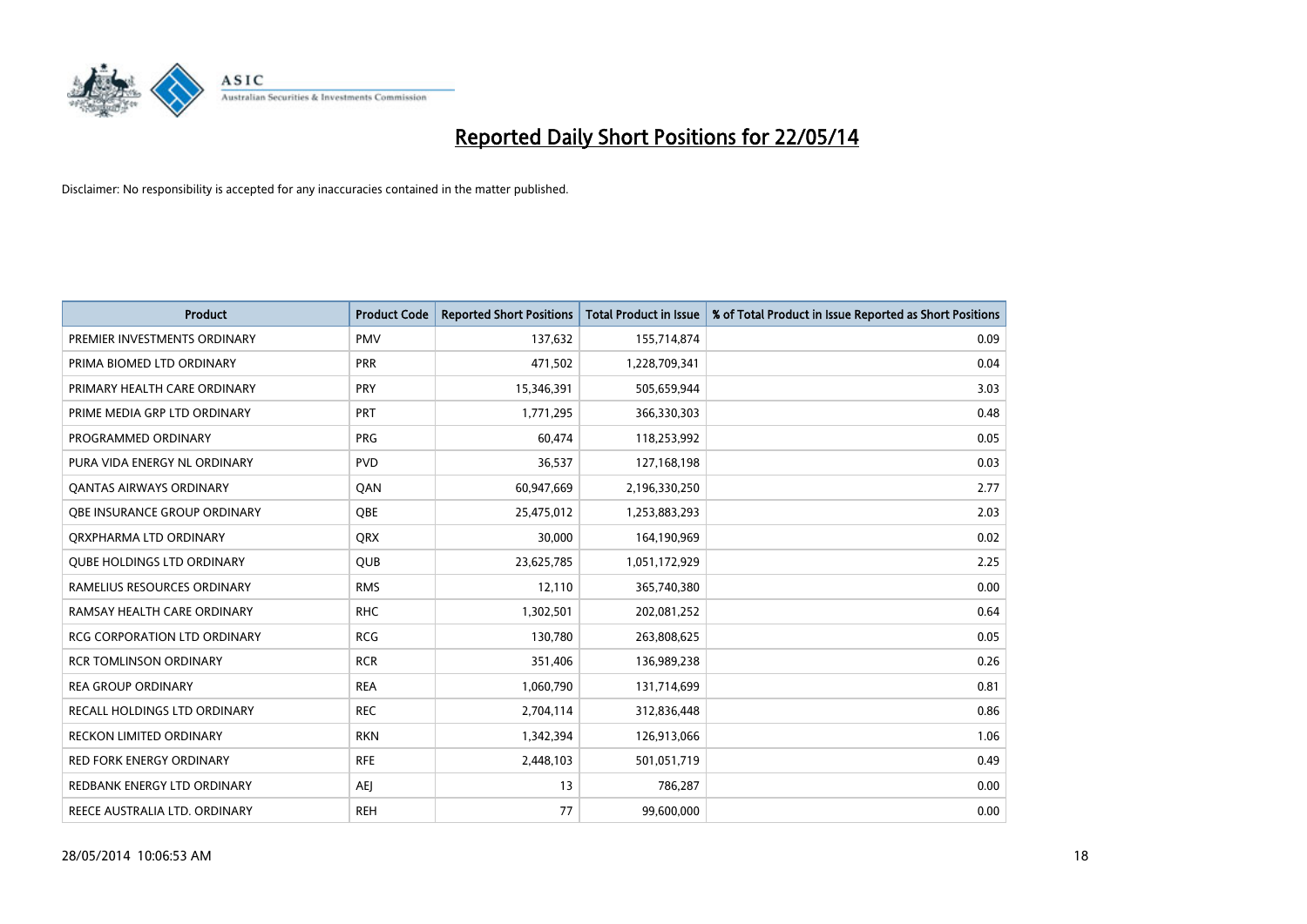

| <b>Product</b>                               | <b>Product Code</b> | <b>Reported Short Positions</b> | <b>Total Product in Issue</b> | % of Total Product in Issue Reported as Short Positions |
|----------------------------------------------|---------------------|---------------------------------|-------------------------------|---------------------------------------------------------|
| REED RESOURCES LTD ORDINARY                  | <b>RDR</b>          | 1,015                           | 523,453,895                   | 0.00                                                    |
| <b>REGIS RESOURCES ORDINARY</b>              | <b>RRL</b>          | 22,480,799                      | 499,744,095                   | 4.50                                                    |
| RESMED INC CDI 10:1                          | <b>RMD</b>          | 35,055,209                      | 1,415,926,590                 | 2.48                                                    |
| RESOLUTE MINING ORDINARY                     | <b>RSG</b>          | 12,148,005                      | 641,189,223                   | 1.89                                                    |
| <b>RESOURCE GENERATION ORDINARY</b>          | <b>RES</b>          | 1,220                           | 581,380,338                   | 0.00                                                    |
| RETAIL FOOD GROUP ORDINARY                   | <b>RFG</b>          | 4,842,034                       | 144,868,508                   | 3.34                                                    |
| REX MINERALS LIMITED ORDINARY                | <b>RXM</b>          | 653,804                         | 220,519,784                   | 0.30                                                    |
| RIO TINTO LIMITED ORDINARY                   | <b>RIO</b>          | 3,960,068                       | 435,758,720                   | 0.91                                                    |
| ROC OIL COMPANY ORDINARY                     | <b>ROC</b>          | 256,871                         | 687,618,400                   | 0.04                                                    |
| ROYAL WOLF HOLDINGS ORDINARY                 | <b>RWH</b>          | 192,532                         | 100,387,052                   | 0.19                                                    |
| RXP SERVICES LTD ORDINARY                    | <b>RXP</b>          | 12,000                          | 133,028,367                   | 0.01                                                    |
| SAI GLOBAL LIMITED ORDINARY                  | SAI                 | 11,437,532                      | 210,793,906                   | 5.43                                                    |
| SALMAT LIMITED ORDINARY                      | <b>SLM</b>          | 54                              | 159,812,799                   | 0.00                                                    |
| SAMSON OIL & GAS LTD ORDINARY                | <b>SSN</b>          | 17,520,000                      | 2,837,756,933                 | 0.62                                                    |
| SANDFIRE RESOURCES ORDINARY                  | <b>SFR</b>          | 803,832                         | 155,640,968                   | 0.52                                                    |
| SANTOS LTD ORDINARY                          | <b>STO</b>          | 5,783,742                       | 975,329,331                   | 0.59                                                    |
| SARACEN MINERAL ORDINARY                     | <b>SAR</b>          | 735,013                         | 792,784,738                   | 0.09                                                    |
| <b>SCA PROPERTY GROUP STAPLED SECURITIES</b> | <b>SCP</b>          | 41,451,694                      | 648,628,320                   | 6.39                                                    |
| SEDGMAN LIMITED ORDINARY                     | <b>SDM</b>          | 220,736                         | 227,059,277                   | 0.10                                                    |
| SEEK LIMITED ORDINARY                        | <b>SEK</b>          | 9,400,989                       | 340,384,875                   | 2.76                                                    |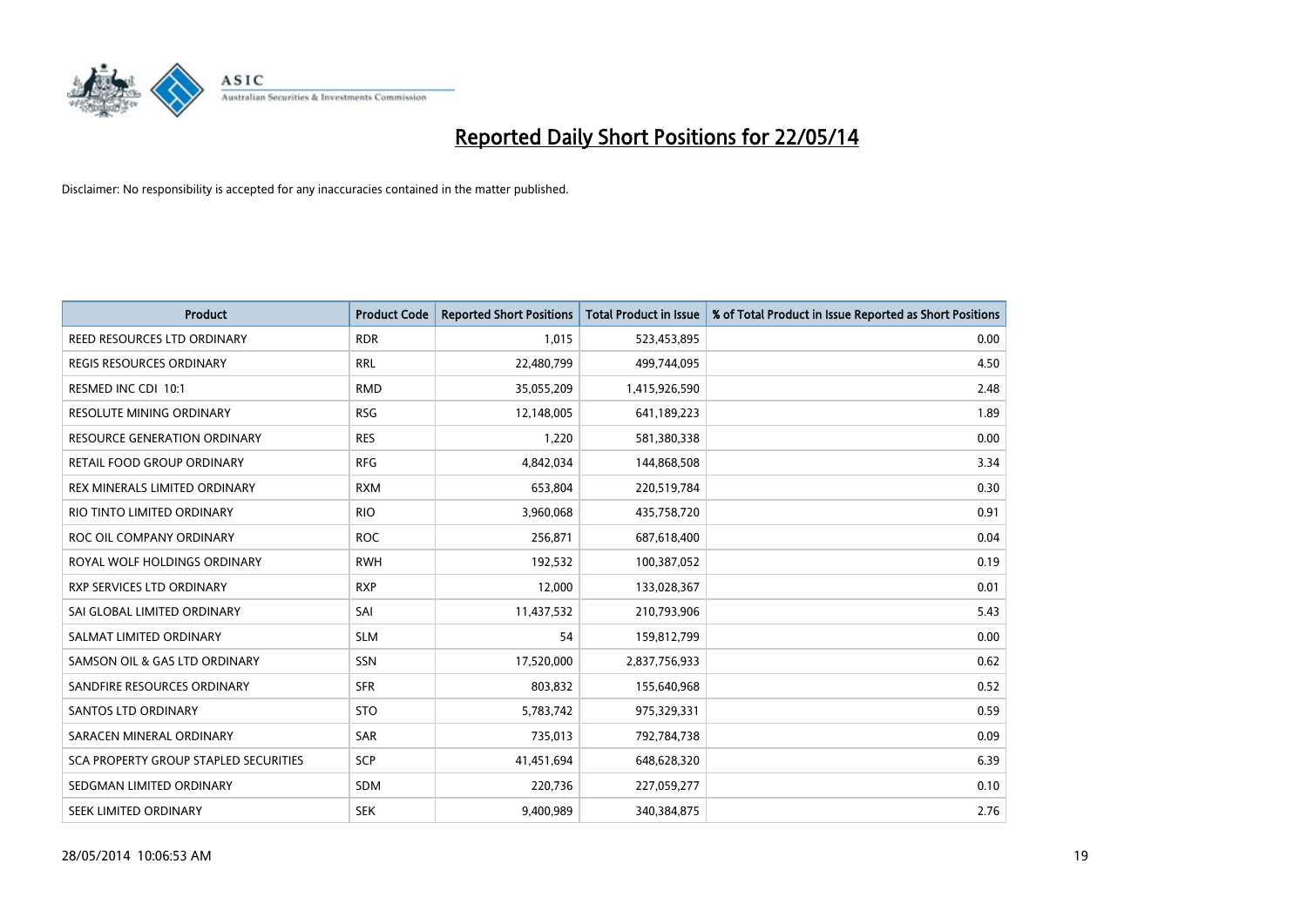

| <b>Product</b>                           | <b>Product Code</b> | <b>Reported Short Positions</b> | <b>Total Product in Issue</b> | % of Total Product in Issue Reported as Short Positions |
|------------------------------------------|---------------------|---------------------------------|-------------------------------|---------------------------------------------------------|
| SELECT HARVESTS ORDINARY                 | SHV                 | 41,228                          | 57,999,427                    | 0.07                                                    |
| SENEX ENERGY LIMITED ORDINARY            | <b>SXY</b>          | 8,980,212                       | 1,145,058,917                 | 0.78                                                    |
| SERVCORP LIMITED ORDINARY                | SRV                 | 35,036                          | 98,432,275                    | 0.04                                                    |
| SERVICE STREAM ORDINARY                  | <b>SSM</b>          | 30                              | 386,389,873                   | 0.00                                                    |
| SEVEN GROUP HOLDINGS ORDINARY            | <b>SVW</b>          | 426,740                         | 305,294,332                   | 0.14                                                    |
| SEVEN WEST MEDIA LTD ORDINARY            | <b>SWM</b>          | 3,707,416                       | 999,160,872                   | 0.37                                                    |
| SEYMOUR WHYTE LTD ORDINARY               | SWL                 | 250                             | 87,647,595                    | 0.00                                                    |
| SG FLEET GROUP LTD ORDINARY              | SGF                 | 627,422                         | 242,691,826                   | 0.26                                                    |
| SIGMA PHARMACEUTICAL ORDINARY            | <b>SIP</b>          | 14,693,365                      | 1,125,026,719                 | 1.31                                                    |
| SILEX SYSTEMS ORDINARY                   | <b>SLX</b>          | 2,895,070                       | 170,367,734                   | 1.70                                                    |
| SILVER CHEF LIMITED ORDINARY             | SIV                 | 128,055                         | 29,333,629                    | 0.44                                                    |
| SILVER LAKE RESOURCE ORDINARY            | <b>SLR</b>          | 26,664,482                      | 503,233,971                   | 5.30                                                    |
| SIMS METAL MGMT LTD ORDINARY             | SGM                 | 12,933,044                      | 204,469,540                   | 6.33                                                    |
| SINGAPORE TELECOMM. CHESS DEPOSITARY INT | SGT                 | 12,132,087                      | 144,402,021                   | 8.40                                                    |
| SINO GAS ENERGY ORDINARY                 | <b>SEH</b>          | 2,590,811                       | 1,530,457,040                 | 0.17                                                    |
| SIRIUS RESOURCES NL ORDINARY             | <b>SIR</b>          | 12,636,066                      | 261,980,167                   | 4.82                                                    |
| SIRTEX MEDICAL ORDINARY                  | <b>SRX</b>          | 53,615                          | 56,108,439                    | 0.10                                                    |
| SKILLED GROUP LTD ORDINARY               | <b>SKE</b>          | 1,906,187                       | 235,254,496                   | 0.81                                                    |
| <b>SKY NETWORK ORDINARY</b>              | <b>SKT</b>          | 53,159                          | 389,139,785                   | 0.01                                                    |
| SKYCITY ENT GRP LTD ORDINARY             | <b>SKC</b>          | 217,013                         | 582,088,094                   | 0.04                                                    |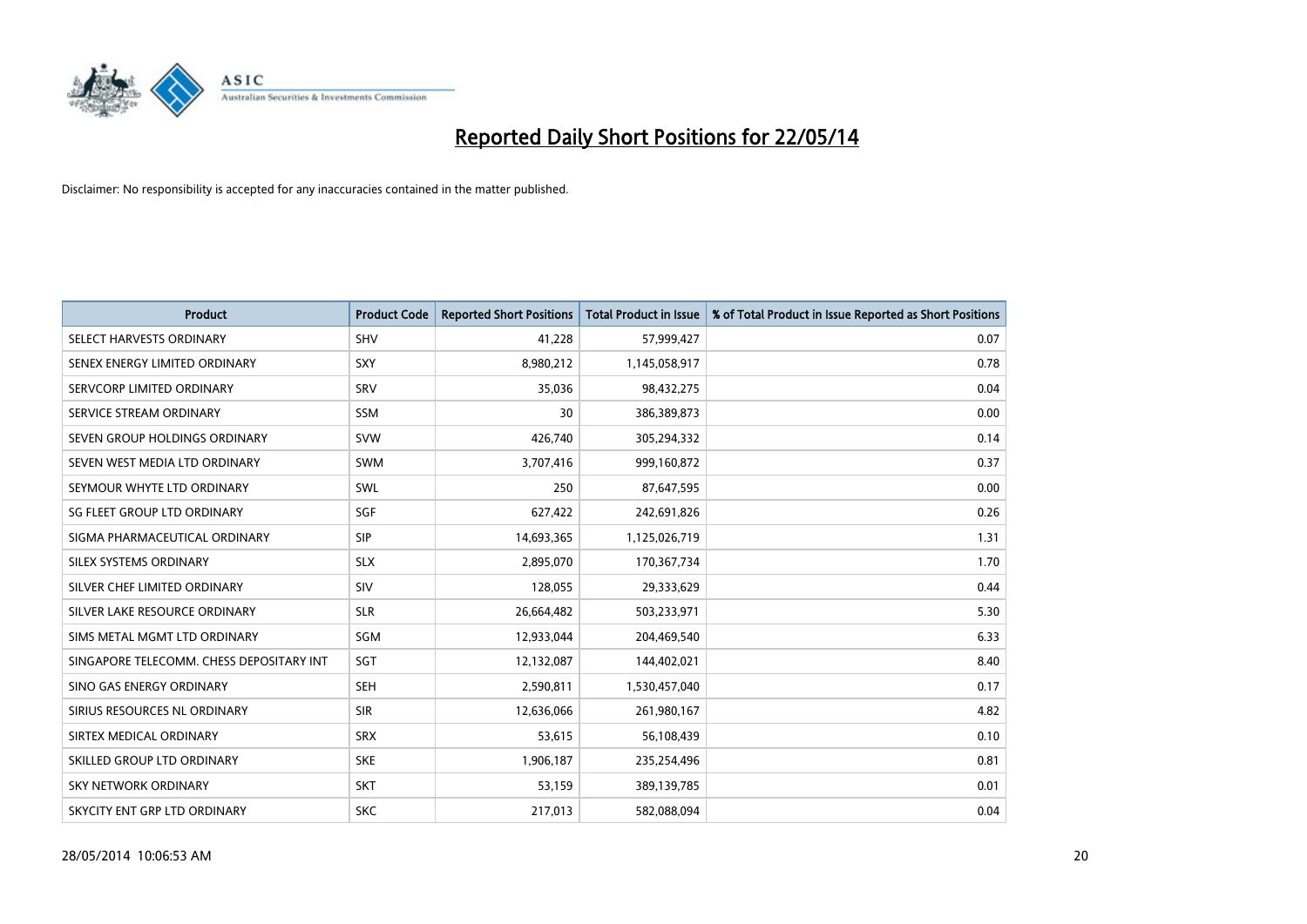

| <b>Product</b>                           | <b>Product Code</b> | <b>Reported Short Positions</b> | <b>Total Product in Issue</b> | % of Total Product in Issue Reported as Short Positions |
|------------------------------------------|---------------------|---------------------------------|-------------------------------|---------------------------------------------------------|
| <b>SLATER &amp; GORDON ORDINARY</b>      | SGH                 | 6,095,783                       | 204,338,625                   | 2.98                                                    |
| SMS MANAGEMENT. ORDINARY                 | <b>SMX</b>          | 2,352,852                       | 70,099,763                    | 3.36                                                    |
| SONIC HEALTHCARE ORDINARY                | <b>SHL</b>          | 3,021,401                       | 400,811,556                   | 0.75                                                    |
| SOUL PATTINSON (W.H) ORDINARY            | <b>SOL</b>          | 3,955                           | 239,395,320                   | 0.00                                                    |
| SOUTH BOULDER MINES ORDINARY             | <b>STB</b>          | 1                               | 129,127,826                   | 0.00                                                    |
| SP AUSNET STAPLED SECURITIES             | <b>SPN</b>          | 53,092,524                      | 3,386,607,080                 | 1.57                                                    |
| SPARK INFRASTRUCTURE STAPLED US PROHIBT. | SKI                 | 32,527,422                      | 1,326,734,264                 | 2.45                                                    |
| SPDR 200 FUND ETF UNITS                  | <b>STW</b>          | 49,104                          | 45,026,368                    | 0.11                                                    |
| SPDR 200 RESOURCES ETF UNITS             | <b>OZR</b>          | 188                             | 1,601,962                     | 0.01                                                    |
| SPDR SMALL ORDS ETF UNITS                | SSO                 | 19,118                          | 801,304                       | 2.39                                                    |
| SPECIALTY FASHION ORDINARY               | <b>SFH</b>          | 2,229                           | 192,236,121                   | 0.00                                                    |
| ST BARBARA LIMITED ORDINARY              | SBM                 | 27,280,857                      | 488,074,077                   | 5.59                                                    |
| STARPHARMA HOLDINGS ORDINARY             | <b>SPL</b>          | 16,044,488                      | 284,664,680                   | 5.64                                                    |
| STEADFAST GROUP LTD ORDINARY             | <b>SDF</b>          | 2,059,312                       | 501,638,307                   | 0.41                                                    |
| STH CRS ELECT ENGNR ORDINARY             | <b>SXE</b>          | 19,573                          | 161,523,130                   | 0.01                                                    |
| STHN CROSS MEDIA ORDINARY                | SXL                 | 13,258,929                      | 705,246,986                   | 1.88                                                    |
| STOCKLAND UNITS/ORD STAPLED              | SGP                 | 20,122,342                      | 2,326,978,560                 | 0.86                                                    |
| STRAITS RES LTD. ORDINARY                | SRQ                 | 28,747                          | 1,217,730,293                 | 0.00                                                    |
| STRIKE ENERGY LTD ORDINARY               | <b>STX</b>          | 3,727                           | 812,497,613                   | 0.00                                                    |
| <b>STW COMMUNICATIONS ORDINARY</b>       | SGN                 | 1,221,315                       | 403,828,512                   | 0.30                                                    |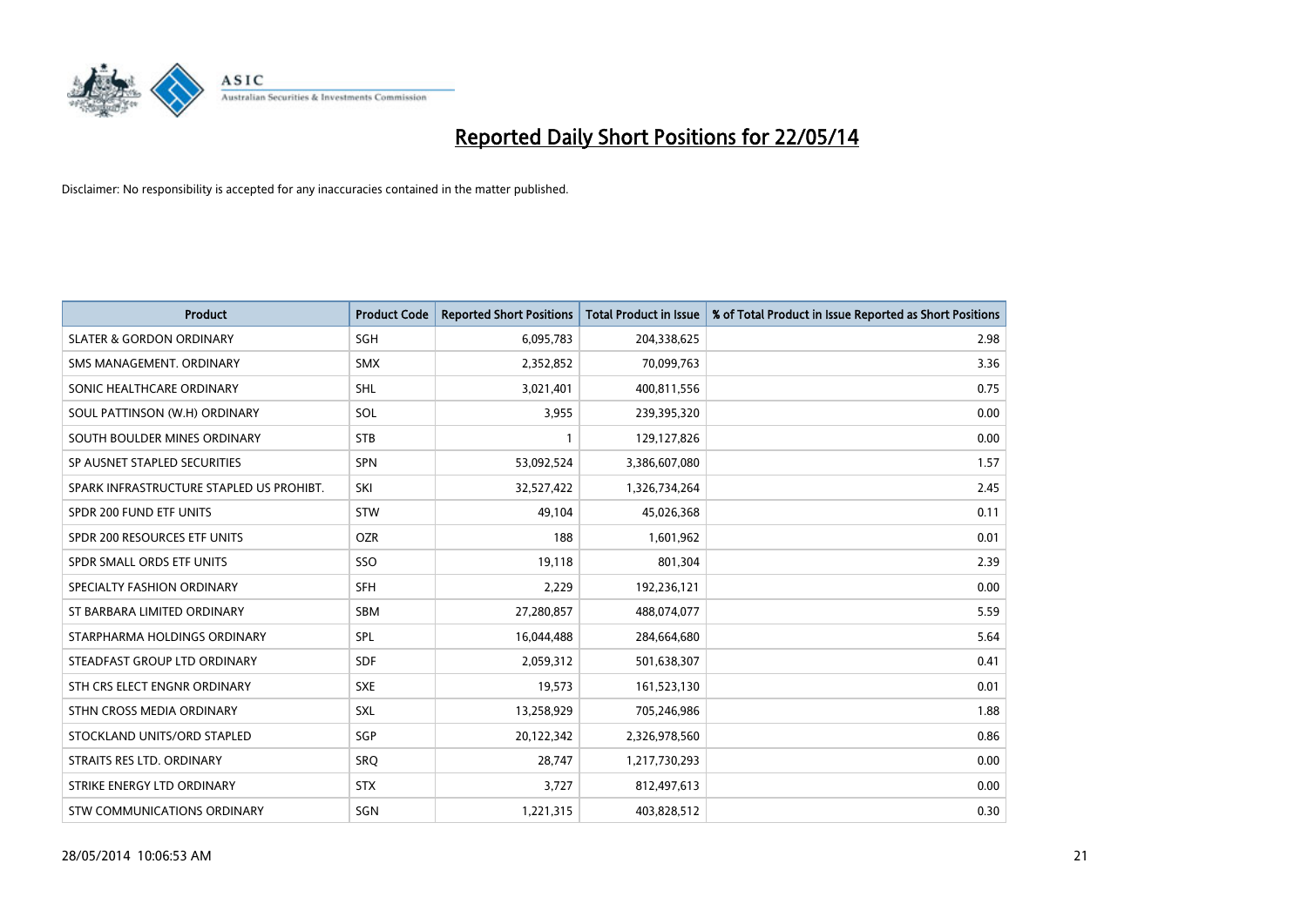

| <b>Product</b>                   | <b>Product Code</b> | <b>Reported Short Positions</b> | <b>Total Product in Issue</b> | % of Total Product in Issue Reported as Short Positions |
|----------------------------------|---------------------|---------------------------------|-------------------------------|---------------------------------------------------------|
| SUNCORP GROUP LTD ORDINARY       | <b>SUN</b>          | 13,639,243                      | 1,286,600,980                 | 1.06                                                    |
| SUNDANCE ENERGY ORDINARY         | <b>SEA</b>          | 12,238,875                      | 547,675,861                   | 2.23                                                    |
| SUNDANCE RESOURCES ORDINARY      | SDL                 | 87,574,887                      | 3,079,369,367                 | 2.84                                                    |
| SUNLAND GROUP LTD ORDINARY       | <b>SDG</b>          | 109,952                         | 181,710,087                   | 0.06                                                    |
| SUPER RET REP LTD ORDINARY       | SUL                 | 1,822,313                       | 196,731,620                   | 0.93                                                    |
| SYD AIRPORT STAPLED US PROHIBIT. | SYD                 | 17,768,855                      | 2,216,216,041                 | 0.80                                                    |
| SYRAH RESOURCES ORDINARY         | <b>SYR</b>          | 6,135,424                       | 162,485,614                   | 3.78                                                    |
| TABCORP HOLDINGS LTD ORDINARY    | <b>TAH</b>          | 15,390,571                      | 762,954,019                   | 2.02                                                    |
| TANAMI GOLD NL ORDINARY          | <b>TAM</b>          | 1                               | 1,175,097,046                 | 0.00                                                    |
| TAP OIL LIMITED ORDINARY         | <b>TAP</b>          | 34,591                          | 242,237,221                   | 0.01                                                    |
| TASSAL GROUP LIMITED ORDINARY    | <b>TGR</b>          | 5,831                           | 146,507,029                   | 0.00                                                    |
| <b>TATTS GROUP LTD ORDINARY</b>  | <b>TTS</b>          | 15,293,997                      | 1,434,447,341                 | 1.07                                                    |
| TECHNOLOGY ONE ORDINARY          | <b>TNE</b>          | 223,591                         | 307,751,455                   | 0.07                                                    |
| TELECOM CORPORATION ORDINARY     | <b>TEL</b>          | 8,453,248                       | 1,828,530,844                 | 0.46                                                    |
| TELSTRA CORPORATION, ORDINARY    | <b>TLS</b>          | 26,030,976                      | 12,443,074,357                | 0.21                                                    |
| TEN NETWORK HOLDINGS ORDINARY    | <b>TEN</b>          | 161,007,229                     | 2,630,984,596                 | 6.12                                                    |
| TERANGA GOLD CORP CDI 1:1        | <b>TGZ</b>          | 179,985                         | 101,778,769                   | 0.18                                                    |
| TFS CORPORATION LTD ORDINARY     | <b>TFC</b>          | 1,584,552                       | 282,157,408                   | 0.56                                                    |
| THE REJECT SHOP ORDINARY         | <b>TRS</b>          | 2,944,031                       | 28,826,248                    | 10.21                                                   |
| <b>TIGER RESOURCES ORDINARY</b>  | <b>TGS</b>          | 1,191,294                       | 838,897,617                   | 0.14                                                    |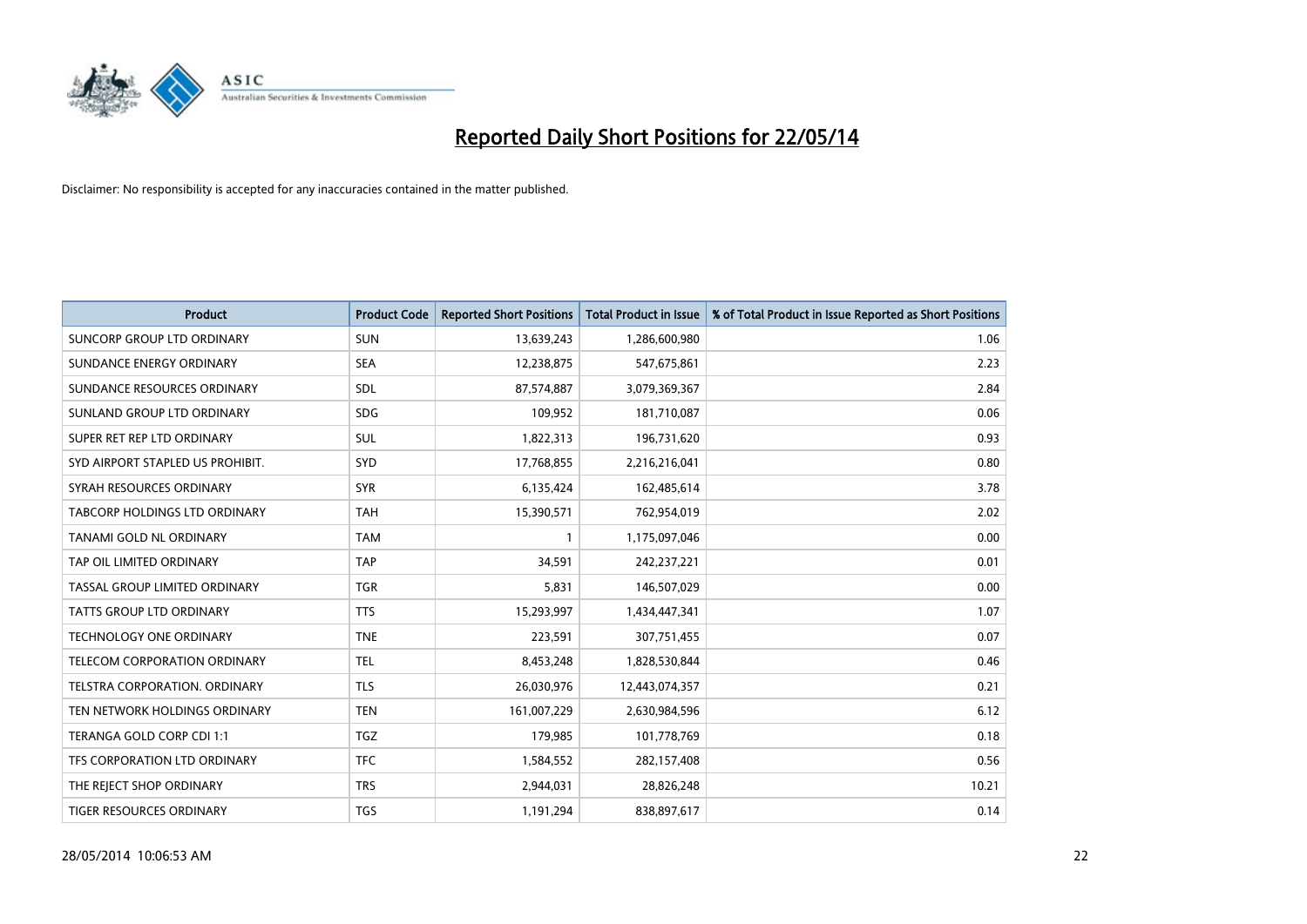

| <b>Product</b>                       | <b>Product Code</b> | <b>Reported Short Positions</b> | <b>Total Product in Issue</b> | % of Total Product in Issue Reported as Short Positions |
|--------------------------------------|---------------------|---------------------------------|-------------------------------|---------------------------------------------------------|
| TITAN ENERGY SERVICE ORDINARY        | <b>TTN</b>          | 11,986                          | 50,561,915                    | 0.02                                                    |
| TOLL HOLDINGS LTD ORDINARY           | <b>TOL</b>          | 29,058,539                      | 717,133,875                   | 4.05                                                    |
| TOX FREE SOLUTIONS ORDINARY          | <b>TOX</b>          | 3,001,450                       | 133,752,359                   | 2.24                                                    |
| TPG TELECOM LIMITED ORDINARY         | <b>TPM</b>          | 7,565,727                       | 793,808,141                   | 0.95                                                    |
| <b>TRADE ME GROUP ORDINARY</b>       | <b>TME</b>          | 1,422,784                       | 396,548,005                   | 0.36                                                    |
| <b>TRANSFIELD SERVICES ORDINARY</b>  | <b>TSE</b>          | 44,177,576                      | 512,457,716                   | 8.62                                                    |
| TRANSPACIFIC INDUST, ORDINARY        | <b>TPI</b>          | 14,464,378                      | 1,578,786,704                 | 0.92                                                    |
| TRANSURBAN GROUP TRIPLE STAPLED SEC. | <b>TCL</b>          | 11,458,615                      | 1,817,200,970                 | 0.63                                                    |
| <b>TREASURY GROUP ORDINARY</b>       | <b>TRG</b>          | 17,186                          | 23,070,755                    | 0.07                                                    |
| TREASURY WINE ESTATE ORDINARY        | <b>TWE</b>          | 42,250,433                      | 649,427,560                   | 6.51                                                    |
| TROY RESOURCES LTD ORDINARY          | <b>TRY</b>          | 3,477,714                       | 195,034,997                   | 1.78                                                    |
| UGL LIMITED ORDINARY                 | UGL                 | 19,542,672                      | 166,511,240                   | 11.74                                                   |
| UNILIFE CORPORATION CDI 6:1          | <b>UNS</b>          | 120,000                         | 259,710,264                   | 0.05                                                    |
| US MASTERS RES FUND ORDINARY UNITS   | <b>URF</b>          | 27                              | 263,972,915                   | 0.00                                                    |
| UXC LIMITED ORDINARY                 | <b>UXC</b>          | 3,297,085                       | 321,271,353                   | 1.03                                                    |
| <b>VEDA GROUP LTD ORDINARY</b>       | <b>VED</b>          | 9,022,242                       | 842,055,406                   | 1.07                                                    |
| VILLAGE ROADSHOW LTD ORDINARY        | <b>VRL</b>          | 1,827,958                       | 159,498,988                   | 1.15                                                    |
| <b>VIRGIN AUS HLDG LTD ORDINARY</b>  | <b>VAH</b>          | 47,040,948                      | 3,514,825,734                 | 1.34                                                    |
| <b>VIRTUS HEALTH LTD ORDINARY</b>    | <b>VRT</b>          | 3,387,482                       | 79,722,678                    | 4.25                                                    |
| VISION EYE INSTITUTE ORDINARY        | <b>VEI</b>          | 173,111                         | 161,017,230                   | 0.11                                                    |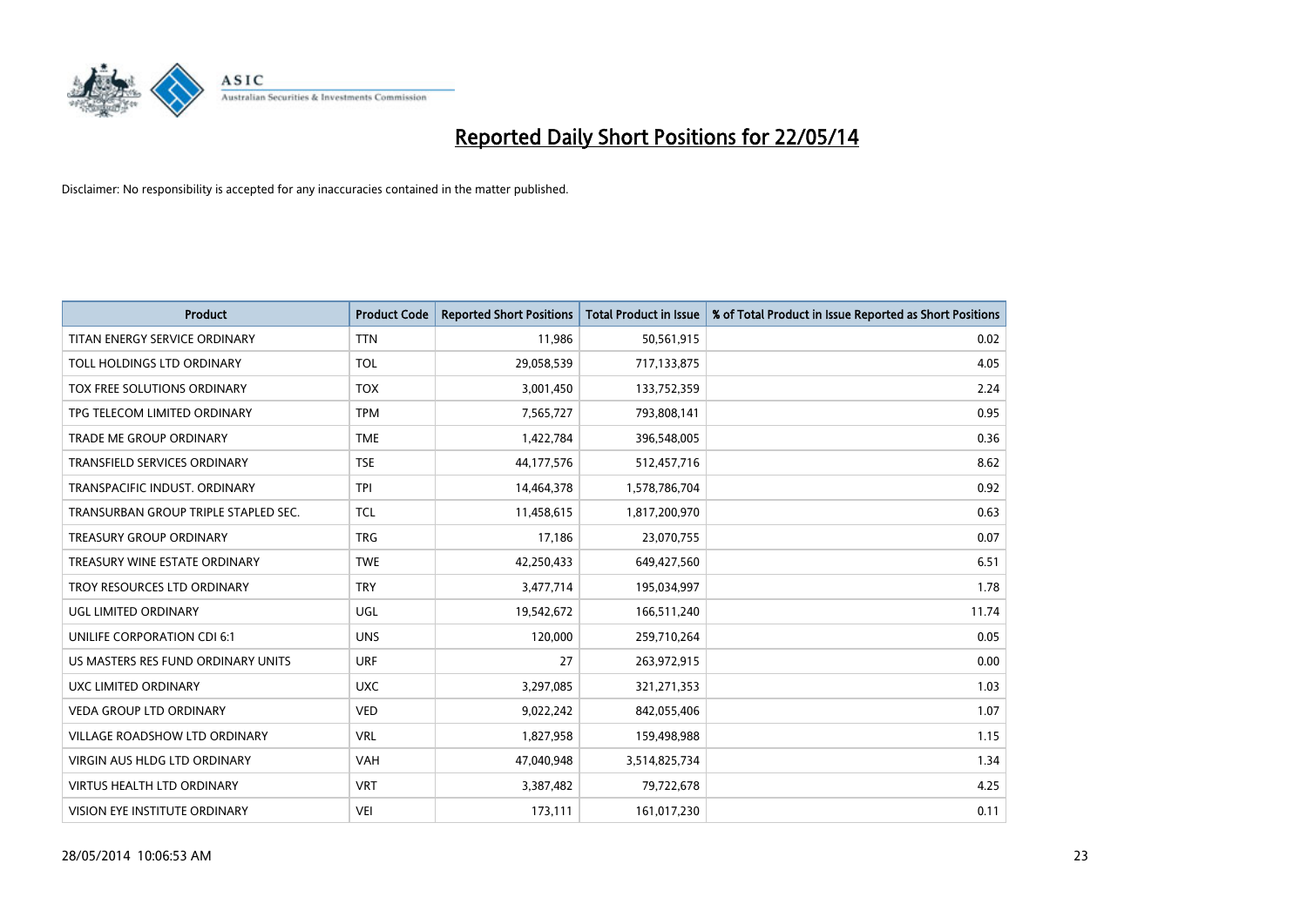

| <b>Product</b>                       | <b>Product Code</b> | <b>Reported Short Positions</b> | <b>Total Product in Issue</b> | % of Total Product in Issue Reported as Short Positions |
|--------------------------------------|---------------------|---------------------------------|-------------------------------|---------------------------------------------------------|
| <b>VOCATION LTD ORDINARY</b>         | <b>VET</b>          | 12,065,791                      | 200,000,000                   | 6.03                                                    |
| <b>VOCUS COMMS LTD ORDINARY</b>      | VOC                 | 532,545                         | 92,834,500                    | 0.57                                                    |
| WARRNAMBOOL CHEESE ORDINARY          | <b>WCB</b>          | 8                               | 56,098,797                    | 0.00                                                    |
| WATPAC LIMITED ORDINARY              | <b>WTP</b>          | 3,929                           | 186,489,922                   | 0.00                                                    |
| <b>WDS LIMITED ORDINARY</b>          | <b>WDS</b>          | 5,247                           | 144,740,614                   | 0.00                                                    |
| WEBJET LIMITED ORDINARY              | <b>WEB</b>          | 1,855,740                       | 79,397,959                    | 2.34                                                    |
| <b>WESFARMERS LIMITED ORDINARY</b>   | <b>WES</b>          | 6,273,998                       | 1,143,274,951                 | 0.55                                                    |
| WESTERN AREAS LTD ORDINARY           | <b>WSA</b>          | 19,128,257                      | 232,310,014                   | 8.23                                                    |
| WESTERN DESERT RES. ORDINARY         | <b>WDR</b>          | 6,292,654                       | 620,049,919                   | 1.01                                                    |
| WESTFIELD GROUP ORD/UNIT STAPLED SEC | <b>WDC</b>          | 9,110,813                       | 2,078,089,686                 | 0.44                                                    |
| WESTFIELD RETAIL TST UNIT STAPLED    | <b>WRT</b>          | 15,331,661                      | 2,979,214,029                 | 0.51                                                    |
| <b>WESTPAC BANKING CORP ORDINARY</b> | <b>WBC</b>          | 23,401,694                      | 3,109,048,309                 | 0.75                                                    |
| WHITE ENERGY COMPANY ORDINARY        | <b>WEC</b>          | 40,000                          | 322,974,494                   | 0.01                                                    |
| WHITEHAVEN COAL ORDINARY             | <b>WHC</b>          | 76,188,616                      | 1,025,692,710                 | 7.43                                                    |
| WINDIMURRA VANADIUM ORDINARY         | <b>WVL</b>          | 20,461                          | 19,284,366                    | 0.11                                                    |
| WOODSIDE PETROLEUM ORDINARY          | <b>WPL</b>          | 7,434,936                       | 823,910,657                   | 0.90                                                    |
| WOOLWORTHS LIMITED ORDINARY          | <b>WOW</b>          | 7,006,189                       | 1,257,448,002                 | 0.56                                                    |
| WORLEYPARSONS LTD ORDINARY           | <b>WOR</b>          | 4,480,545                       | 243,480,720                   | 1.84                                                    |
| WOTIF.COM HOLDINGS ORDINARY          | <b>WTF</b>          | 8,362,610                       | 211,736,244                   | 3.95                                                    |
| <b>XERO LTD ORDINARY</b>             | <b>XRO</b>          | 1,632                           | 127,610,312                   | 0.00                                                    |